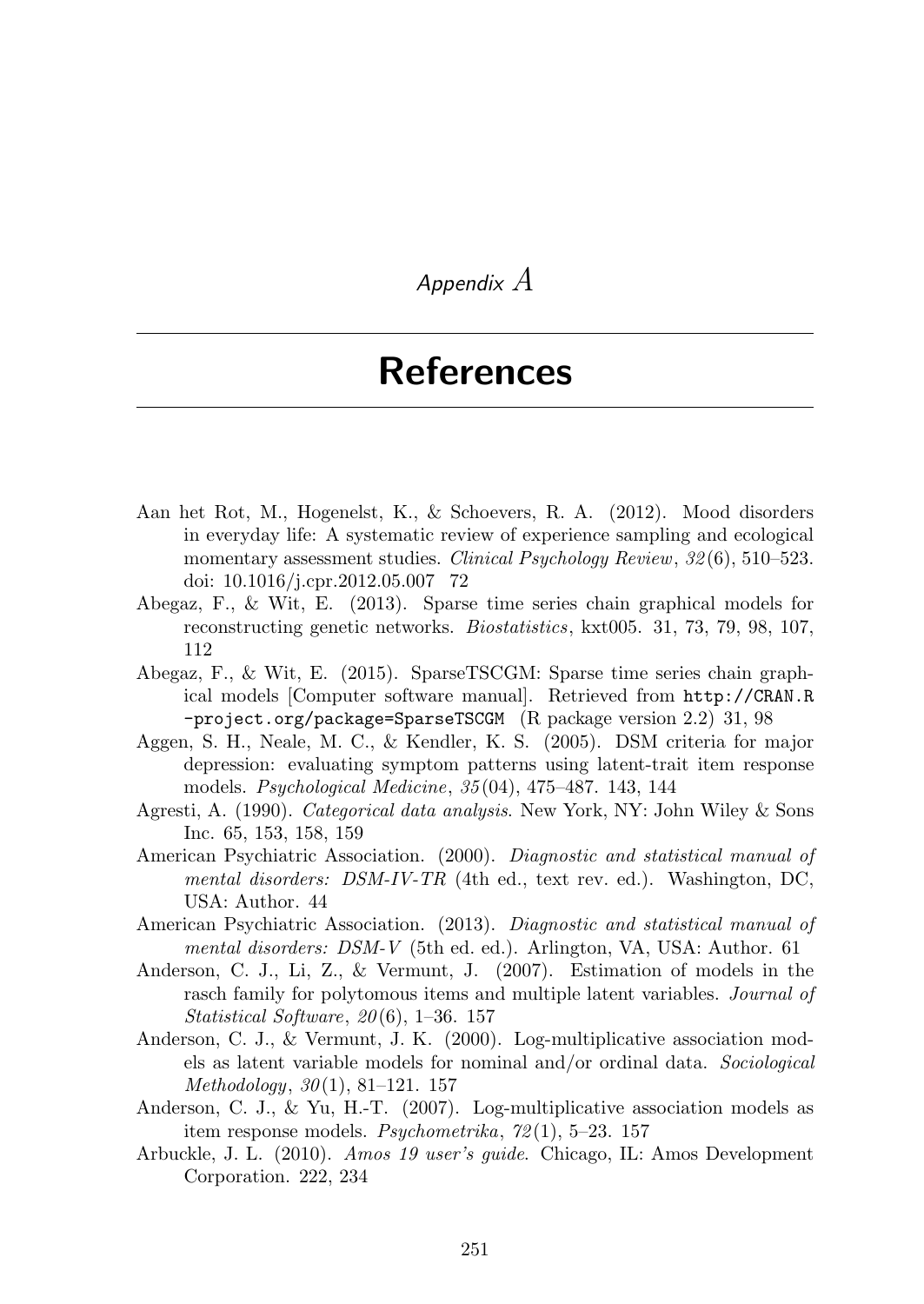- Arbuckle, J. L., Marcoulides, G. A., & Schumacker, R. E. (1996). Full information estimation in the presence of incomplete data. *Advanced structural equation modeling: Issues and techniques*, 243-277. 141
- Armour, C., Fried, E. I., Deserno, M. K., Tsai, J., Southwick, S. M., & Pietrzak, R. H. (2016). A Network Analysis of DSM-5 posttraumatic stress disorder symptoms? and clinically relevant correlates in a national sample of U.S. military veterans. *PsyArXiv preprint*. Retrieved from https://osf.io/ p69m7/ 18, 20
- Ashton, M. C., & Lee, K. (2005). A defence of the lexical approach to the study of personality structure. *European journal of personality*, *19* (1), 5–24. 197, 219
- Ashton, M. C., & Lee, K. (2007). Empirical, theoretical, and practical advantages of the hexaco model of personality structure. *Personality and Social Psychology Review*, *11* (2), 150–166. 199, 219
- Ashton, M. C., & Lee, K. (2009). The hexaco–60: A short measure of the major dimensions of personality. *Journal of personality assessment*, *91* (4), 340– 345. 199, 200
- Bache, S. M., & Wickham, H. (2014). magrittr: A forward-pipe operator for R [Computer software manual]. Retrieved from https://CRAN.R-project .org/package=magrittr  $(R$  package version 1.5) 44
- Barab´asi, A.-L. (2009). Scale-free networks: a decade and beyond. *science*, *325* (5939), 412–413. 220
- Barabási, A.-L., & Albert, R. (1999). Emergence of scaling in random networks. *science*, *286* (5439), 509–512. 162
- Barber, R. F., Drton, M., & Others. (2015). High-dimensional Ising model selection with Bayesian information criteria. *Electronic Journal of Statistics*, *9* (1), 567–607. 106
- Barrat, A., Barthelemy, M., Pastor-Satorras, R., & Vespignani, A. (2004). The architecture of complex weighted networks. *Proceedings of the National Academy of Sciences of the United States of America*, *101* (11), 3747–3752. 206, 209
- Barzel, B., & Biham, O. (2009). Quantifying the connectivity of a network: The network correlation function method. *Physical Review E - Statistical, Nonlinear, and Soft Matter Physics*, *80* (4), 046104. doi: 10.1103/PhysRevE .80.046104 34
- Bates, D., Mächler, M., Bolker, B., & Walker, S. (2015). Fitting linear mixedeffects models using lme4. *Journal of Statistical Software*,  $67(1)$ , 1–48. doi: 10.18637/jss.v067.i01 104
- Benet-Martinez, V., & John, O. (1998). Los Cinco Grandes across Cultures and Ethnic Groups: Multitrait Multimethod Analyses of the Big Five in Spanish and English. *Journal of Personality and Social Psychology*, *75* , 729–750. 25, 138, 179
- Bentler, P. M. (1990). Comparative fit indexes in structural models. *Psychological bulletin*, *107* (2), 238–346. 122
- Bentler, P. M., & Wu, E. J. (1993). *EQS6 structural equations program manual*. Multivariate Software. 234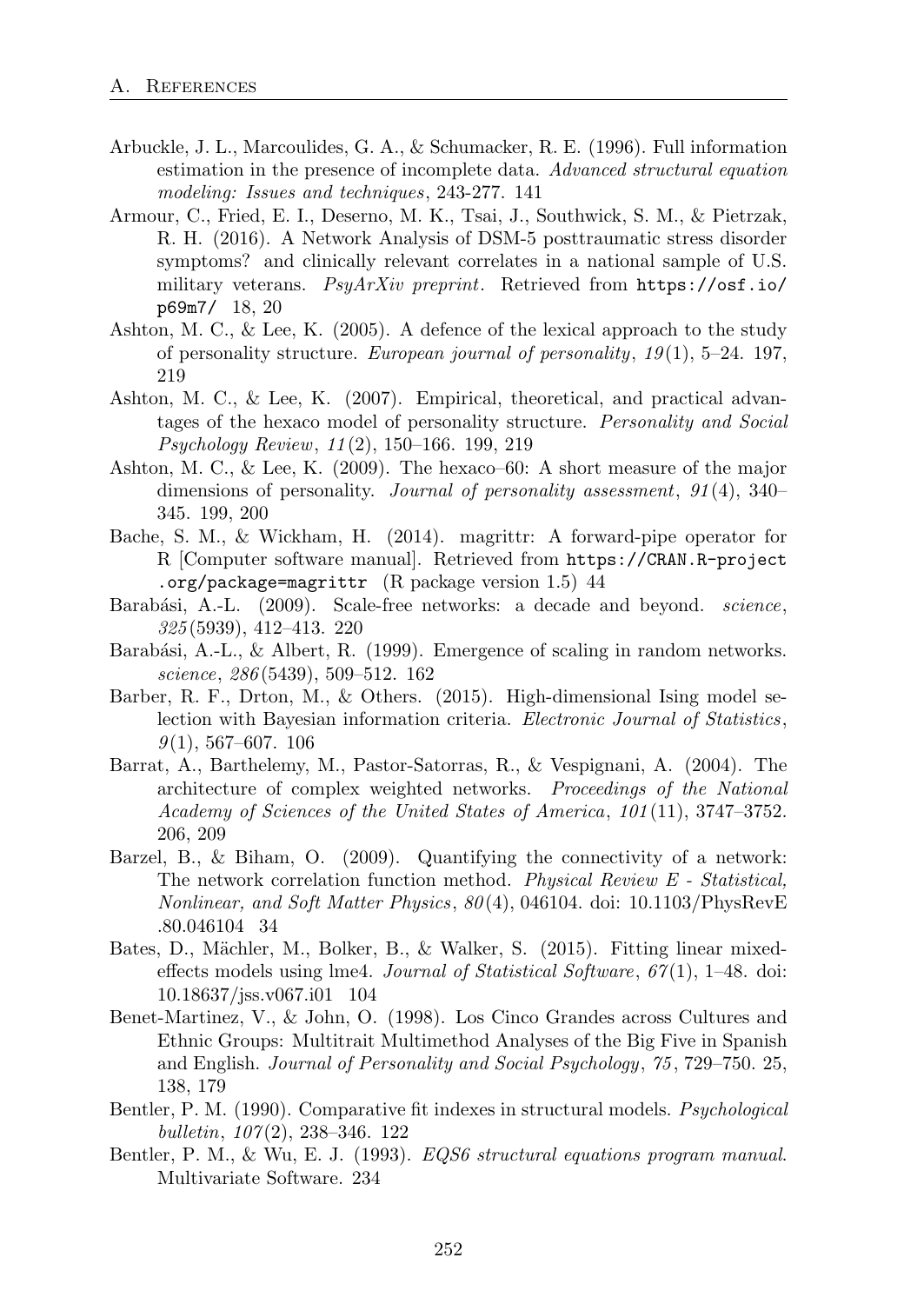- Besag, J. (1975). Statistical analysis of non-lattice data. *The statistician*, *24* , 179–195. 159
- Birnbaum, A. (1968). Some latent trait models and their use in inferring an examinee's ability. In F. Lord & M. Novick (Eds.), *Statistical theories of mental test scores.* Reading, MA: Addison-Wesley. 154
- Bland, J. M., & Altman, D. G. (1995). Multiple significance tests: the bonferroni method. *Bmj*, *310* (6973), 170. 42
- Boccaletti, S., Latora, V., Moreno, Y., Chavez, M., & Hwang, D. (2006). Complex networks: Structure and dynamics. *Physics reports*, *424* (4-5), 175–308. 178, 205, 220
- Boker, S., Neale, M., Maes, H., Wilde, M., Spiegel, M., Brick, T., ... others (2011). OpenMx: an open source extended structural equation modeling framework. *Psychometrika*, *76* (2), 306–317. 190, 222
- Boker, S. M., McArdle, J., & Neale, M. (2002). An algorithm for the hierarchical organization of path diagrams and calculation of components of expected covariance. *Structural Equation Modeling*, *9* (2), 174–194. 221, 225, 231, 232
- Bollen, K. (1989). *Structural equations with latent variables*. New York, NY, USA: Wiley. 190, 225
- Bollen, K., & Lennox, R. (1991). Conventional Wisdom on Measurement: A Structural Equation Perspective. *Psychological Bulletin*, *110* (2), 305–314. 164, 166, 178, 188
- Bollen, K. A., & Stine, R. A. (1992). Bootstrapping goodness-of-fit measures in structural equation models. *Sociological Methods & Research*, *21* (2), 205– 229. 39
- Bonacich, P. (1972). Factoring and weighting approaches to status scores and clique identification. *Journal of Mathematical Sociology*, *2* (1), 113–120. 208
- Bonacich, P. (1987). Power and centrality: A family of measures. *American journal of sociology*, 1170–1182. 208
- Bonacich, P. (2007). Some unique properties of eigenvector centrality. *Social networks*, *29* (4), 555–564. 208
- Bonacich, P., & Lloyd, P. (2001). Eigenvector-like measures of centrality for asymmetric relations. *Social networks*, *23* (3), 191–201. 208
- Borgatti, S. P. (2005). Centrality and network flow. *Social networks*, *27* (1), 55–71. 206, 207
- Borgatti, S. P., & Everett, M. G. (2006). A graph-theoretic perspective on centrality. *Social networks*, *28* (4), 466–484. 206
- Borsboom, D. (2005). *Measuring the mind: Conceptual issues in contemporary psychometrics*. Cambridge, UK: Cambridge University Press. 164, 219
- Borsboom, D. (2008). Psychometric Perspectives on Diagnostic Systems. *Journal of clinical psychology*, *64* (9), 1089–1108. 1, 116, 119, 120, 178
- Borsboom, D. (in press). A network theory of mental disorders. *World Psychiatry*. 7, 72
- Borsboom, D., & Cramer, A. O. J. (2013). Network analysis: an integrative approach to the structure of psychopathology. *Annual review of clinical psychology*, *9* , 91–121. 7, 11, 13, 34, 60, 72, 75, 86, 119, 143, 165, 169, 196, 209, 237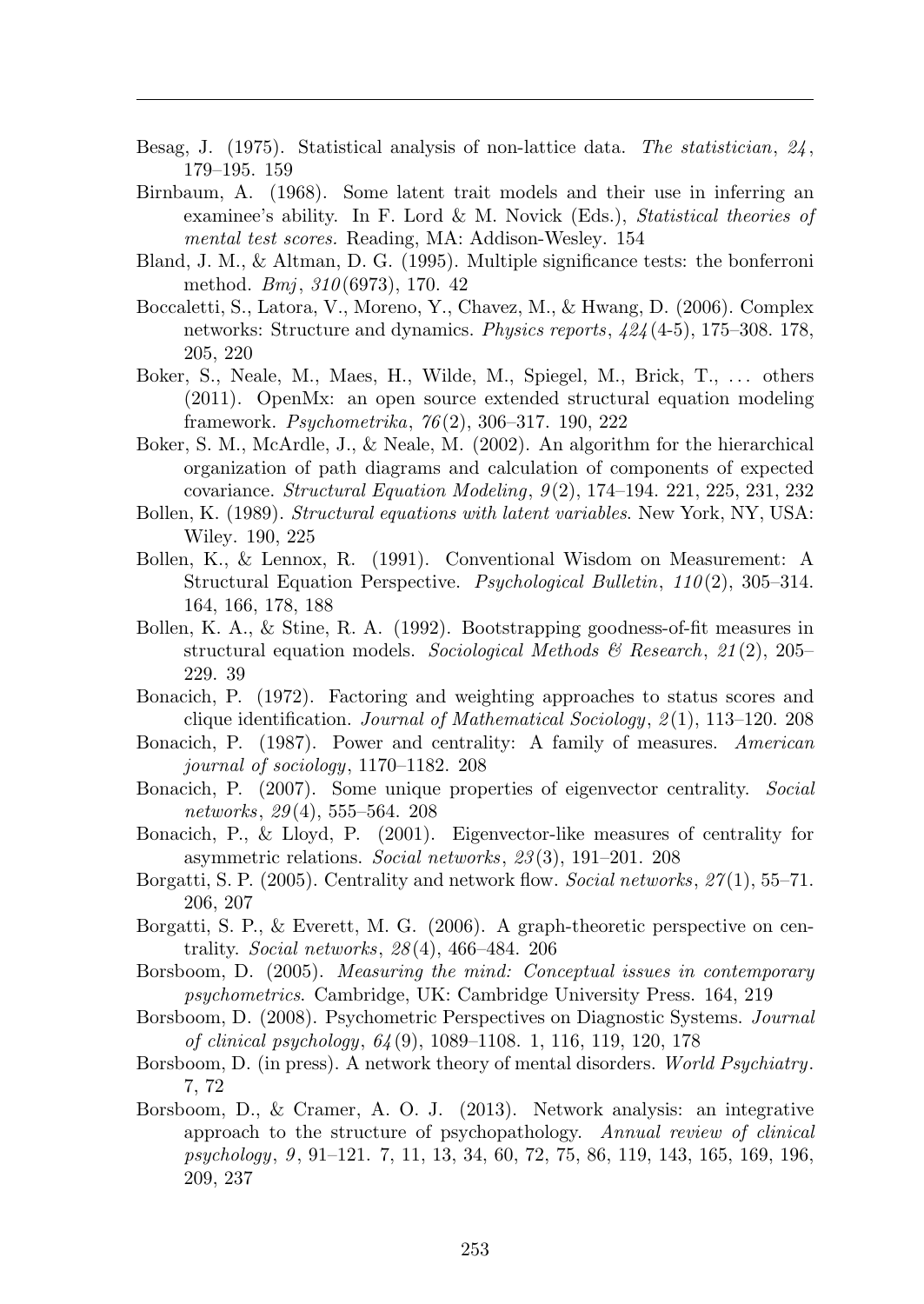- Borsboom, D., Cramer, A. O. J., Schmittmann, V. D., Epskamp, S., & Waldorp, L. J. (2011). The small world of psychopathology. *PloS one*, *6* (11), e27407. 1, 59, 60, 65, 75, 86, 119, 120, 152, 166, 217, 245
- Borsboom, D., Mellenbergh, G. J., & Van Heerden, J. (2003). The theoretical status of latent variables. *Psychological review*, *110* (2), 203–219. 113, 164, 196, 197, 219
- Boschloo, L., Van Borkulo, C. D., Rhemtulla, M., Keyes, K. M., Borsboom, D., & Schoevers, R. A. (2015). The network structure of symptoms of the diagnostic and statistical manual of mental disorders. *PLoS ONE*,  $10(9)$ , e0137621. 34, 59, 61, 64, 67, 70, 75
- Brandes, U. (2001). A faster algorithm for betweenness centrality. *Journal of mathematical sociology*, *25* (2), 163–177. 207
- Brandes, U. (2008). On variants of shortest-path betweenness centrality and their generic computation. *Social Networks*, *30* (2), 136–145. 207, 208
- Brandes, U., & Fleischer, D. (2005). Centrality measures based on current flow. In *Annual symposium on theoretical aspects of computer science* (pp. 533–544). 208
- Bringmann, L. F., Lemmens, L. H., Huibers, M. J., Borsboom, D., & Tuerlinckx, F. (2015). Revealing the dynamic network structure of the beck depression inventory-ii. *Psychological medicine*, *45* (04), 747–757. 56, 72, 86
- Bringmann, L. F., Vissers, N., Wichers, M., Geschwind, N., Kuppens, P., Peeters, F., . . . Tuerlinckx, F. (2013). A network approach to psychopathology: new insights into clinical longitudinal data. *PloS one*, *8* (4), e60188. 72, 73, 80, 86, 99, 100, 104, 208, 219, 220
- Browne, M. W., & Cudeck, R. (1992). Alternative ways of assessing model fit. *Sociological Methods & Research*, *21* (2), 230–258. 122
- Bühlmann, P. (2013). Statistical significance in high-dimensional linear models. *Bernoulli*, *19* (4), 1212–1242. 161
- Bühlmann, P., & van de Geer, S. (2011). *Statistics for high-dimensional data: Methods, theory and applications*. New York, NY, USA: Springer. 161, 162
- Bulteel, K., Tuerlinckx, F., Brose, A., & Ceulemans, E. (2016). Using raw var regression coefficients to build networks can be misleading. *Multivariate Behavioral Research*, *51* (2-3), 330-344. 79
- Butts, C. T. (2008). Social network analysis: A methodological introduction. *Asian Journal of Social Psychology*, *11* (1), 13–41. 205
- Butts, C. T. (2010). sna: Tools for social network analysis [Computer software manual]. Retrieved from http://CRAN.R-project.org/package=sna (R package version 2.2-0) 182, 206
- Butts, C. T., Handcock, M. S., & Hunter, D. R. (2011). network: Classes for relational data [Computer software manual]. Retrieved from http:// statnet.org/ (R package version 1.7) 178
- Butts, C. T., et al. (2008). Social network analysis with sna. *Journal of Statistical Software*, *24* (6), 1–51. 208
- Campbell, D. T., & Fiske, D. W. (1959). Convergent and discriminant validation by the multitrait-multimethod matrix. *Psychological bulletin*, *56* (2), 81–105. 201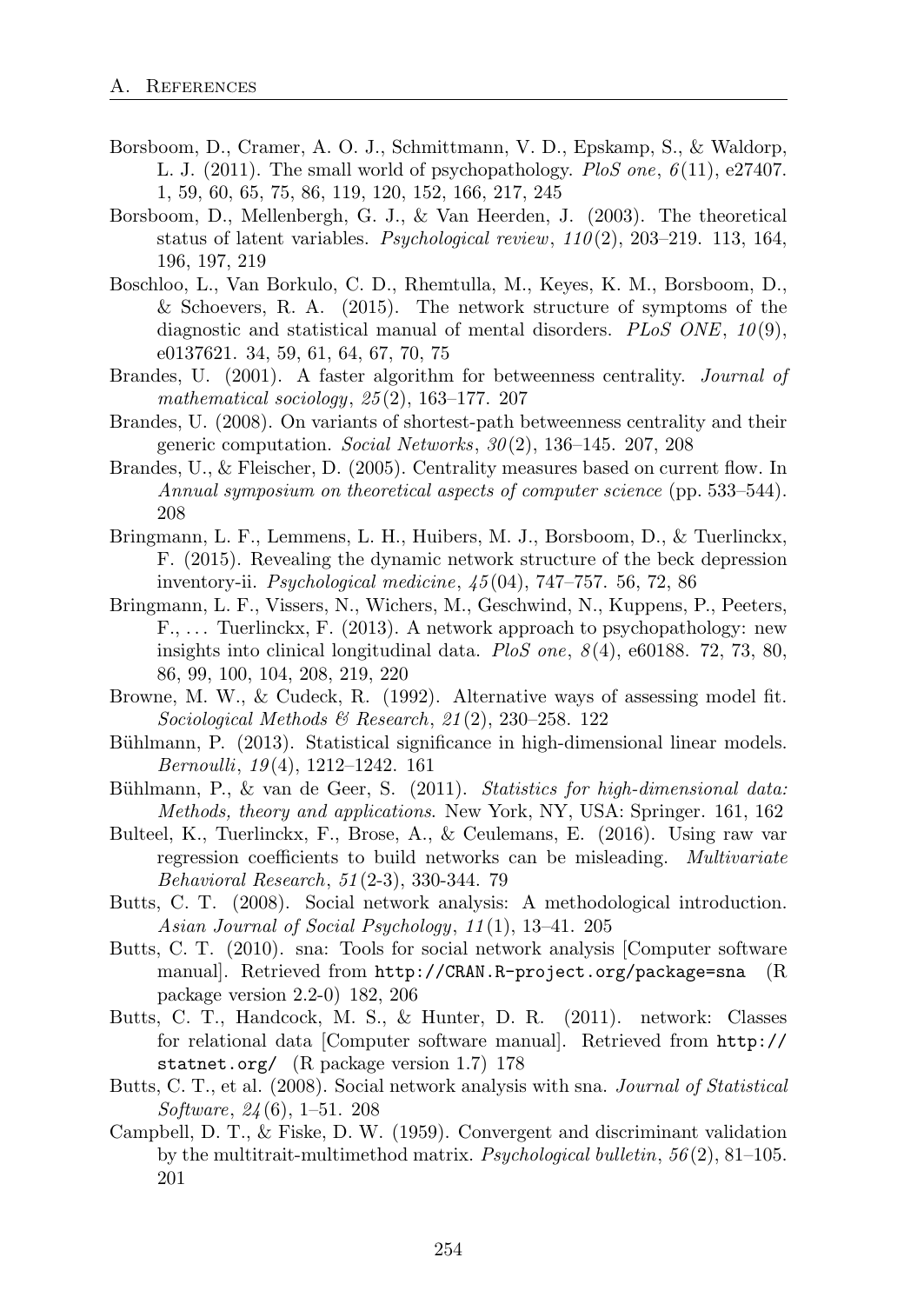- Cattell, R. B. (1988). The data box. In *Handbook of multivariate experimental psychology* (pp. 69–130). New York, NY, USA: Springer. 88
- Cervone, D. (2005). Personality architecture: Within-person structures and processes. *Annual Review of Psychology*, *56* , 423–452. 219
- Chalmers, R. P. (2012). mirt: A multidimensional item response theory package for the R environment. *Journal of Statistical Software*, *48* (6), 1–29. 162
- Chandrasekaran, V., Parrilo, P. A., & Willsky, A. S. (2012). Latent variable graphical model selection via convex optimization (with discussion). *The Annals of Statistics*, *40* (4), 1935–1967. 122, 127, 170, 220
- Chen, G., Glen, D. R., Saad, Z. S., Hamilton, J. P., Thomason, M. E., Gotlib, I. H., & Cox, R. W. (2011). Vector autoregression, structural equation modeling, and their synthesis in neuroimaging data analysis. *Computers in biology and medicine*, *41* (12), 1142–1155. 112
- Chen, J., & Chen, Z. (2008). Extended bayesian information criteria for model selection with large model spaces. *Biometrika*, *95* (3), 759–771. 14, 38, 61, 92, 129, 160
- Chernick, M. R. (2011). *Bootstrap methods: A guide for practitioners and researchers* (Vol. 619). New York, NY, USA: John Wiley & Sons. 41
- Chin, W. W. (2001). PLS-Graph user's guide [Computer software manual]. CT Bauer College of Business, University of Houston. 222
- Cohen, J. (1977). *Statistical power analysis for the behavioral sciences*. New York, NY, USA: Academic Press. 41, 56
- Cohen, J. (1994). The earth is round (p*<*0.05). *American Psychologist*, *49* (12), 997–1003. Retrieved from http://doi.apa.org/getdoi.cfm?doi= 10.1037/0003-066X.49.12.997 42
- Costa, P. T., & McCrae, R. R. (1992). *Professional manual: revised neo personality inventory (NEO-PI-R) and NEO five-factor inventory (NEO-FFI)*. Odessa, FL, USA: Psychological Assessment Resources. 179, 201
- Costantini, G., Epskamp, S., Borsboom, D., Perugini, M., Mõttus, R., Waldorp, L. J., & Cramer, A. O. J. (2015). State of the aRt personality research: A tutorial on network analysis of personality data in R. *Journal of Research in Personality*, *54* , 13–29. 13, 24, 34, 37, 38, 77, 116, 169
- Costantini, G., & Perugini, M. (2014). Generalization of clustering coefficients to signed correlation networks. *PloS one*, *9* (2), e88669. 205, 209, 213, 220
- Costantini, G., Richetin, J., Borsboom, D., Fried, E. I., Rhemtulla, M., & Perugini, M. (2015). Development of indirect measures of conscientiousness: combining a facets approach and network analysis. *European Journal of Personality*, *29* (5), 548–567. 34
- Costenbader, E., & Valente, T. W. (2003). The stability of centrality measures when networks are sampled. *Social networks*, *25* (4), 283–307. 41, 43, 57
- Cover, T. M., & Thomas, J. A. (2012). *Elements of information theory*. Hoboken, NJ, USA: John Wiley & Sons. 243, 244
- Cox, D. R. (1972). The analysis of multivariate binary data. *Applied statistics*, *21* , 113–120. 154
- Cox, D. R., & Wermuth, N. (1993). Linear dependencies represented by chain graphs. *Statistical science*, 204–218. 60, 202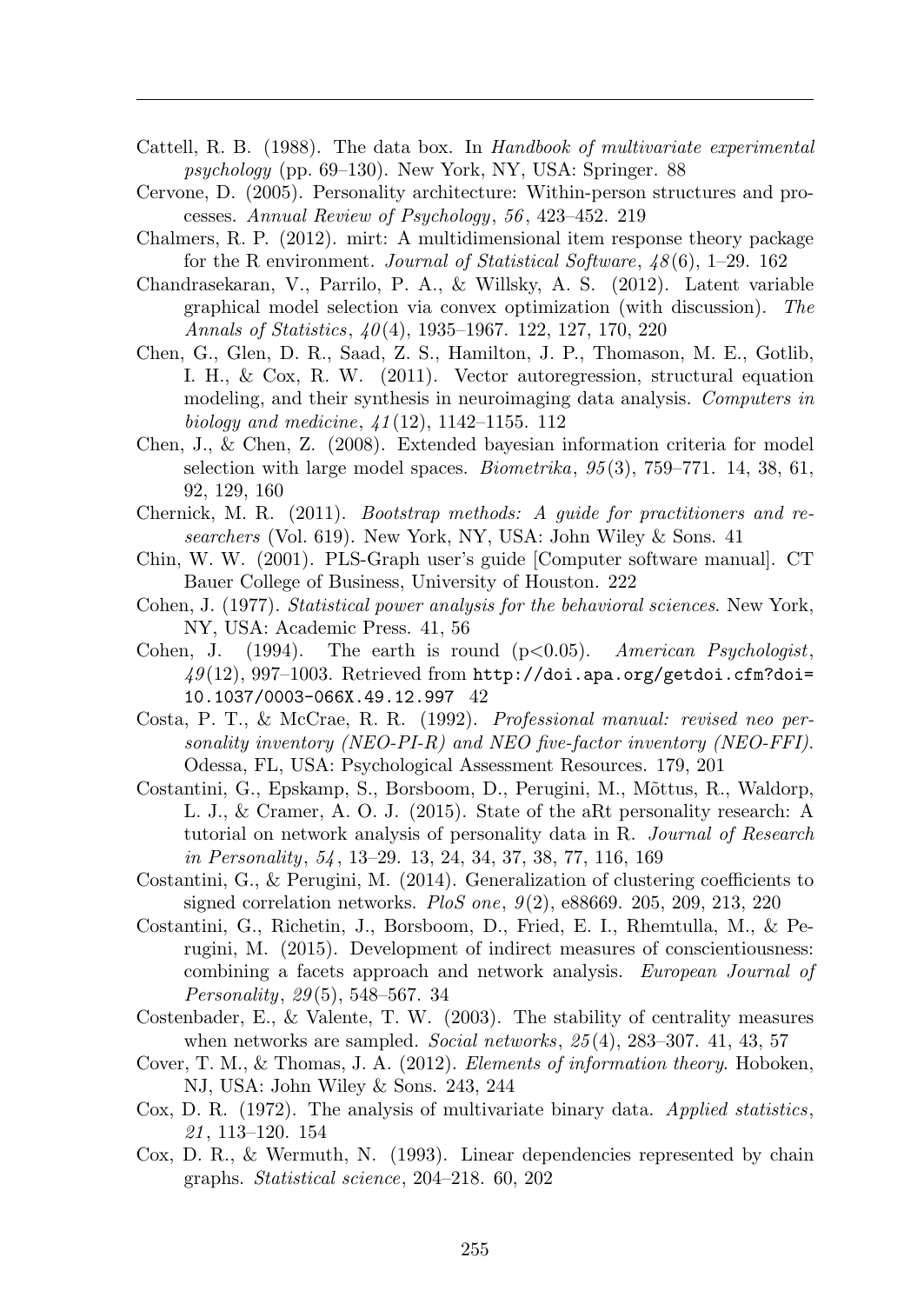- Cox, D. R., & Wermuth, N. (1994). A note on the quadratic exponential binary distribution. *Biometrika*, *81* (2), 403–408. 13, 154
- Cramer, A. O. J., & Borsboom, D. (2015). Problems Attract Problems: A Network Perspective on Mental Disorders. *Emerging Trends in the Social and Behavioral Sciences: An Interdisciplinary, Searchable, and Linkable Resource*, 1–15. 72
- Cramer, A. O. J., Borsboom, D., Aggen, S. H., & Kendler, K. S. (2012). The pathoplasticity of dysphoric episodes: differential impact of stressful life events on the pattern of depressive symptom inter-correlations. *Psychological medicine*, *42* (05), 957–965. 60
- Cramer, A. O. J., Sluis, S., Noordhof, A., Wichers, M., Geschwind, N., Aggen, S. H.,  $\ldots$  Borsboom, D. (2012). Dimensions of normal personality as networks in search of equilibrium: You can't like parties if you don't like people. *European Journal of Personality*, *26* (4), 414–431. 7, 34, 86, 116, 119, 166, 169, 196, 197, 201, 237
- Cramer, A. O. J., Waldorp, L., van der Maas, H., & Borsboom, D. (2010). Comorbidity: A Network Perspective. *Behavioral and Brain Sciences*, *33* (2- 3), 137–150. 1, 7, 34, 60, 65, 72, 75, 86, 116, 119, 120, 143, 164, 166, 169, 178, 217, 218, 220, 237
- Cressie, N., & Holland, P. W. (1983). Characterizing the manifest probabilities of latent trait models. *Psychometrika*, *48* (1), 129–141. 157
- Cronbach, L. J., & Meehl, P. E. (1955). Construct validity in psychological tests. *Psychological bulletin*, *52* (4), 281–302. 102
- Crucitti, P., Latora, V., Marchiori, M., & Rapisarda, A. (2004). Error and attack tolerance of complex networks. *Physica A: Statistical Mechanics and its Applications*, *340* (1), 388–394. 206
- Csardi, G., & Nepusz, T. (2006). The igraph software package for complex network research. *InterJournal*, *Complex Systems*, 1695. 162, 178, 182, 184, 206, 222, 232
- Dalege, J., Borsboom, D., van Harreveld, F., van den Berg, H., Conner, M., & van der Maas, H. L. J. (2016). Toward a formalized account of attitudes: The Causal Attitude Network (CAN) model. *Psychological review*, *123* (1), 2–22. 6, 34, 61, 116
- da Silva, A. R., Cecon, P. R., & Puiatti, M. (2015). Phenotypic correlation network analysis of garlic variables. *Multi-Science Journal*, *1* (3), 9–12. 6
- de Haan-Rietdijk, S., Kuppens, P., & Hamaker, E. L. (2016). What's in a Day? A Guide to Decomposing the Variance in Intensive Longitudinal Data. *Frontiers in Psychology*, *7* , 891. Retrieved from http://journal .frontiersin.org/article/10.3389/fpsyg.2016.00891 doi: 10.3389/ fpsyg.2016.00891 81
- De Nooy, W., Mrvar, A., & Batagelj, V. (2011). *Exploratory social network analysis with pajek* (Vol. 27). Cambridge, UK: Cambridge University Press. 195, 205
- De Raad, B., Barelds, D. P., Timmerman, M. E., De Roover, K., Mlačić, B., & Church, A. T. (2014). Towards a pan-cultural personality structure: Input from 11 psycholexical studies. *European Journal of Personality*, *28* (5), 497– 510. 219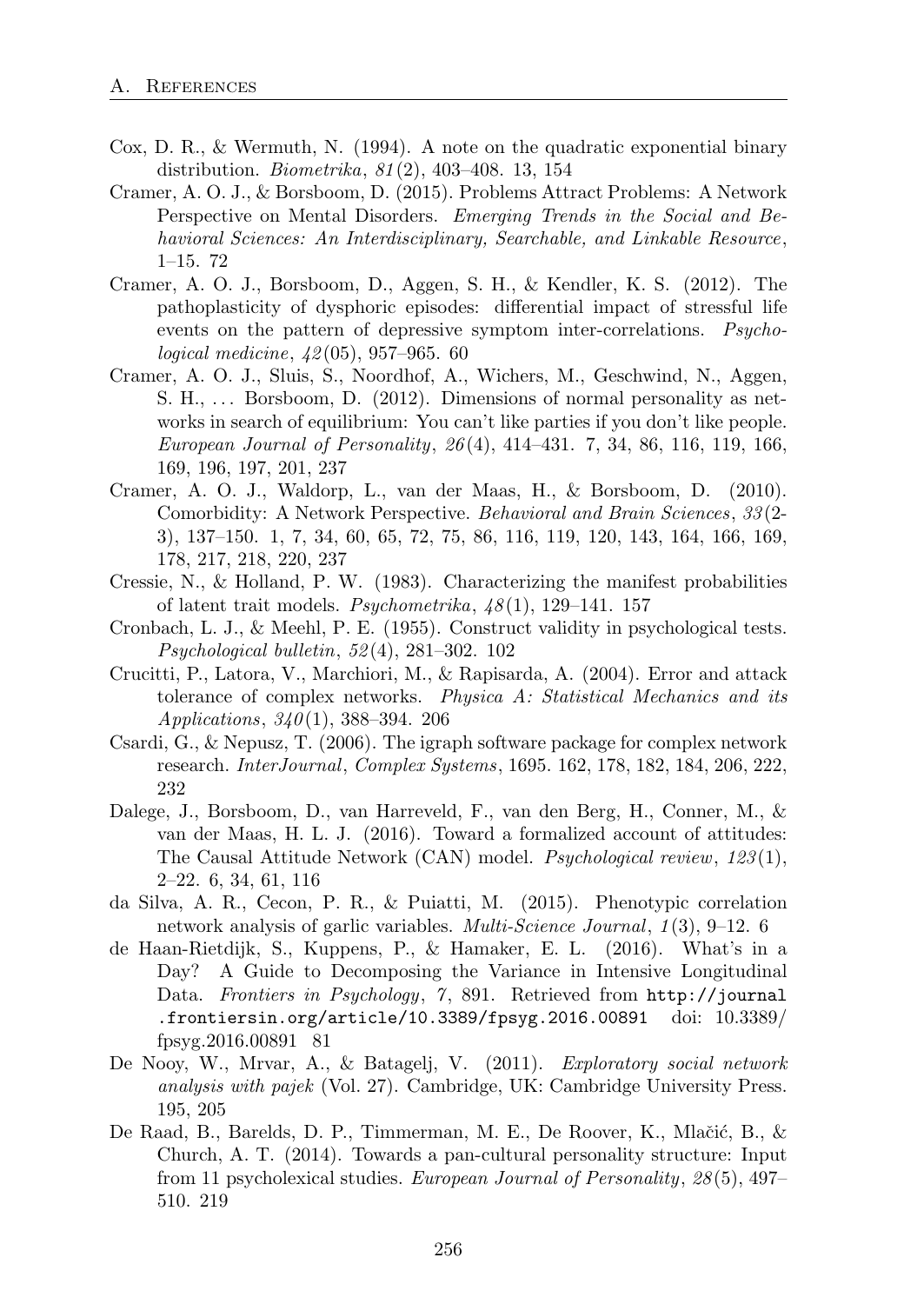- Deserno, M. K., Borsboom, D., Begeer, S., & Geurts, H. M. (2016). Multicausal systems ask for multicausal approaches: A network perspective on subjective well-being in individuals with autism spectrum disorder. *Autism*. doi: 10 .1177/1362361316660309 12
- Di Battista, G., Eades, P., Tamassia, R., & Tollis, I. (1994). Algorithms for Drawing Graphs: An Annotated Bibliography. *Computational Geometry-Theory and Application*, *4* (5), 235–282. 182
- Digman, J. (1989). Five Robust Trait Dimensions: Development, Stability, and Utility. *Journal of Personality*, *57* (2), 195–214. 25, 138, 179
- Dijkstra, E. W. (1959). A note on two problems in connexion with graphs. *Numerische mathematik*, *1* (1), 269–271. 207
- Dolan, C., Oort, F., Stoel, R., & Wicherts, J. (2009). Testing Measurement Invariance in the Target Rotated Multigroup Exploratory Factor Model. *Structural Equation Modeling: A Multidisciplinary Journal*, *16* (2), 295–314. 179, 201
- Drton, M., & Perlman, M. D. (2004). Model selection for gaussian concentration graphs. *Biometrika*, *91* (3), 591–602. 13, 204
- Dryden, I. L., Scarr, M. R., & Taylor, C. C. (2003). Bayesian texture segmentation of weed and crop images using reversible jump markov chain monte carlo methods. *Journal of the Royal Statistical Society: Series C (Applied Statistics)*, *52* (1), 31–50. 158
- Dziak, J. J., Coffman, D. L., Lanza, S. T., & Li, R. (2012). Sensitivity and specificity of information criteria. *The Methodology Center and Department of Statistics, Penn State, The Pennsylvania State University*. 16, 30, 140
- Edwards, J., & Bagozzi, R. (2000). On the Nature and Direction of Relationships Between Constructs and Measures. *Psychological Methods*, *5* (2), 155–174. 164, 166, 178, 188
- Efron, B. (1979). Bootstrap methods: another look at the jackknife. *The Annals of Statistics*, *7* (1), 1–26. 39
- Eichler, M. (2007). Granger causality and path diagrams for multivariate time series. *Journal of Econometrics*, *137* (2), 334–353. 96
- Ellis, J. L., & Junker, B. W. (1997). Tail-measurability in monotone latent variable models. *Psychometrika*, *62* (4), 495–523. 122, 165, 166, 169
- Enders, C. K. (2001). A primer on maximum likelihood algorithms available for use with missing data. *Structural Equation Modeling*, *8* (1), 128–141. 239
- Epskamp, S. (2013). lisrelToR: Import output from LISREL into R [Computer software manual]. Retrieved from http://CRAN.R-project.org/package= lisrelToR (R package version 0.1.4) 222
- Epskamp, S. (2014). IsingSampler: Sampling methods and distribution functions for the Ising model [Computer software manual]. Retrieved from github .com/SachaEpskamp/IsingSampler (R package version 0.1.1) 40, 65, 159
- Epskamp, S. (2015). graphicalVAR: Graphical var for experience sampling data [Computer software manual]. Retrieved from http://CRAN.R-project .org/package=graphicalVAR (R package version 0.1.3) 31, 79, 98
- Epskamp, S. (2016). elasticIsing: Ising network estimation using elastic net and k-fold cross-validation [Computer software manual]. Retrieved from github .com/SachaEpskamp/elasticIsing (R package version 0.2) 68, 161, 162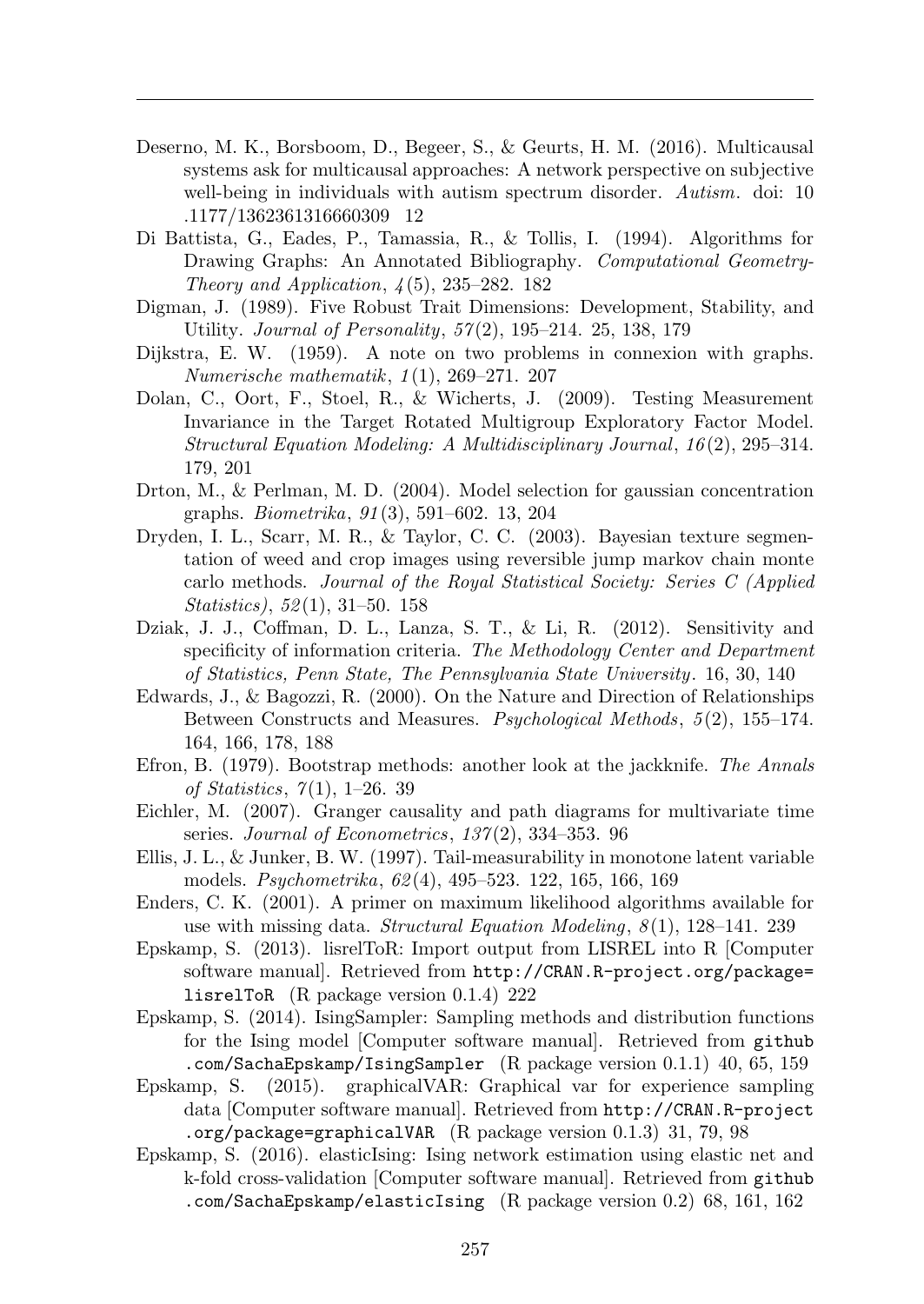- Epskamp, S., Borsboom, D., & Fried, E. I. (2016). Estimating psychological networks and their accuracy: a tutorial paper. *arXiv preprint*, arXiv:1604.08462. 2, 11, 238
- Epskamp, S., Cramer, A., Waldorp, L., Schmittmann, V. D., & Borsboom, D. (2012). qgraph: Network visualizations of relationships in psychometric data. *Journal of Statistical Software*, *48* (1), 1–18. 12, 18, 61, 75, 93, 164, 196, 199, 201, 206, 218, 237
- Epskamp, S., Deserno, M. K., & Bringmann, L. F. (2016). mlvar: Multi-level vector autoregression [Computer software manual]. (R package version 0.3.0) 106
- Epskamp, S., Maris, G., Waldorp, L., & Borsboom, D. (in press). Network psychometrics. In P. Irwing, D. Hughes, & T. Booth (Eds.), *Handbook of psychometrics.* New York, NY, USA: Wiley. Retrieved from http://arxiv .org/abs/1609.02818 60, 70, 86, 116, 120
- Epskamp, S., Rhemtulla, M., & Borsboom, D. (2016). Generalized network psychometrics: Combining network and latent variable models. *arXiv preprint*, arXiv:1112.5635. 238
- Fan, J., Feng, Y., & Wu, Y. (2009). Network exploration via the adaptive lasso and scad penalties. *The annals of applied statistics*, *3* (2), 521–541. 204
- Fitzmaurice, G. M., Laird, N. M., & Rotnitzky, A. G. (1993). Regression models for discrete longitudinal responses. *Statistical Science*, *8* , 284–299. 154
- Fleeson, W. (2001). Toward a structure-and process-integrated view of personality: Traits as density distributions of states. *Journal of personality and social psychology*, *80* (6), 1011–1027. 96, 219
- Foa, E. B., Riggs, D. S., Dancu, C. V., & Rothbaum, B. O. (1993). Reliability and validity of a brief instrument for assessing post-traumatic stress disorder. *Journal of traumatic stress*, *6* (4), 459–473. 45
- Forbush, K., Siew, C., & Vitevitch, M. (2016). Application of network analysis to identify interactive systems of eating disorder psychopathology. *Psychological Medicine*, *46* (12), 2667–2677. 34
- Fox, J. (2006). Structural Equation Modeling With the sem Package in R. *Structural Equation Modeling*, *13* (3), 465–486. 177, 178, 179, 190, 221, 222
- Foygel, R., & Drton, M. (2010). Extended Bayesian information criteria for Gaussian graphical models. *Advances in Neural Information Processing Systems*, *23* , 2020–2028. 12, 14, 15, 16, 18, 24, 25, 38, 39, 45, 50, 61, 92, 107, 129, 160, 170, 238
- Foygel, R., & Drton, M. (2011). Bayesian model choice and information criteria in sparse generalized linear models. *arXiv preprint*, arXiv:1112.5635. 204
- Foygel Barber, R., & Drton, M. (2015). High-dimensional Ising model selection with bayesian information criteria. *Electronic Journal of Statistics*, *9* (1), 567–607. 14, 38, 61, 160
- Franić, S., Borsboom, D., Dolan, C. V., & Boomsma, D. I. (2014). The big five personality traits: psychological entities or statistical constructs? *Behavior genetics*, *44* (6), 591–604. 201
- Freeman, L. C. (1978). Centrality in social networks conceptual clarification. *Social networks*, *1* (3), 215–239. 206, 207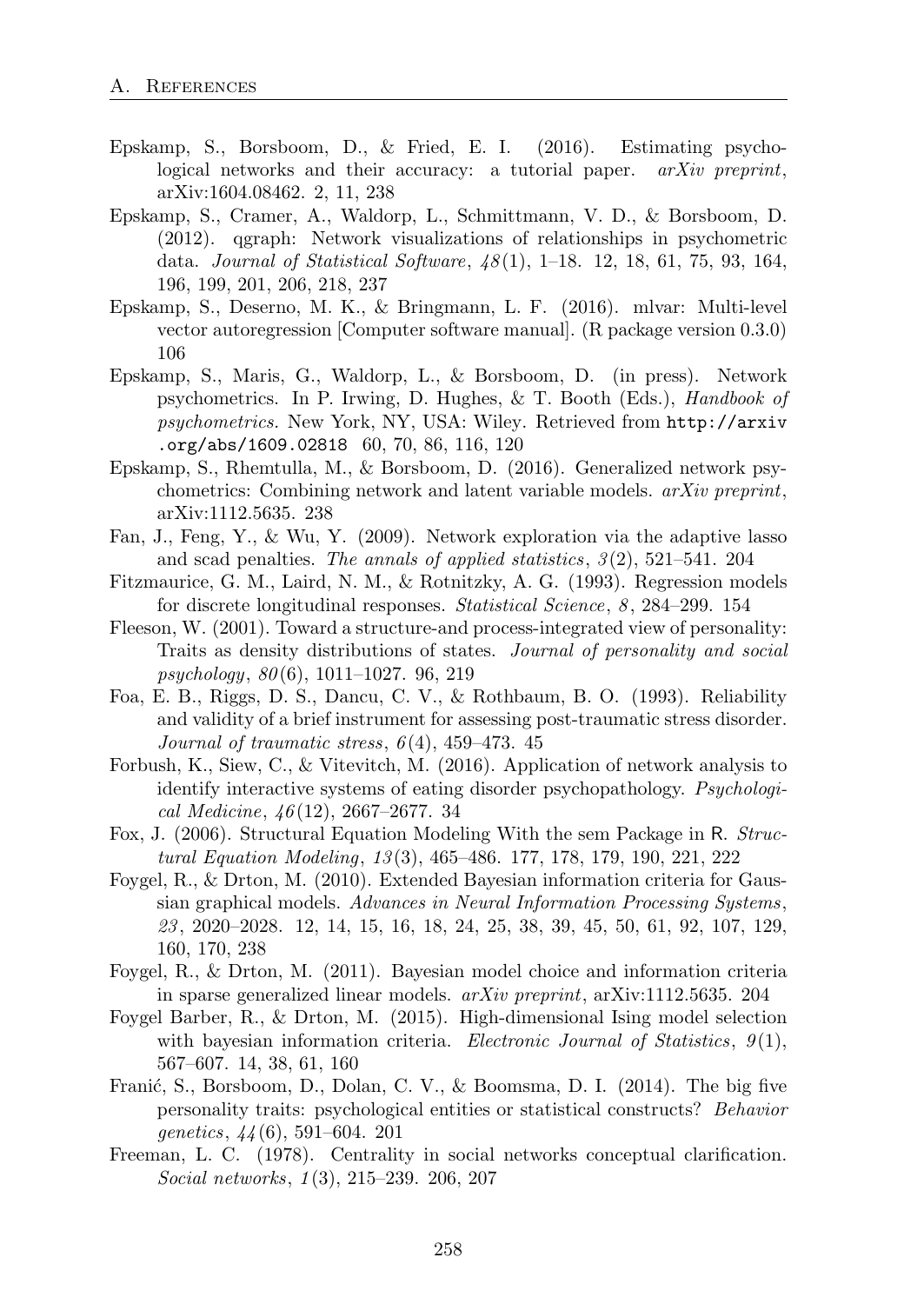- Freeman, L. C., Borgatti, S. P., & White, D. R. (1991). Centrality in valued graphs: A measure of betweenness based on network flow. *Social networks*, *13* (2), 141–154. 208
- Fried, E. I., Bockting, C., Ariadi, R., Borsboom, D., Amshoff, M., Cramer, O. J., . . . Stroebe, M. (2015). From loss to loneliness: The relationship between bereavement and depressive symptoms. *Journal of abnormal psychology*, *124* (2), 256–265. 2, 34, 60, 76, 116
- Fried, E. I., Epskamp, S., Nesse, R. M., Tuerlinckx, F., & Borsboom, D. (2016). What are 'good' depression symptoms? Comparing the centrality of DSM and non-DSM symptoms of depression in a network analysis. *Journal of A↵ective Disorders*, *189* , 314–320. 12, 35, 36, 57, 72, 86
- Fried, E. I., Nesse, R. M., Zivin, K., Guille, C., & Sen, S. (2014). Depression is more than the sum score of its parts: individual DSM symptoms have different risk factors. *Psychological medicine*,  $44(10)$ , 2067–2076. 167
- Fried, E. I., & van Borkulo, C. (2016). Mental disorders as networks of problems: a review of recent insights. *PsyArXiv Preprint*. Retrieved from osf.io/6n8cg 116
- Fried, E. I., van Borkulo, C. D., Epskamp, S., Schoevers, R. A., Tuerlinckx, F., & Borsboom, D. (2016). Measuring depression over time... or not? lack of unidimensionality and longitudinal measurement invariance in four common rating scales of depression. *Psychological Assessment*, Advance Online Publication. Retrieved from http://psycnet.apa.org/psycinfo/ 2016-04481-001/ 239
- Friedman, J. H., Hastie, T., & Tibshirani, R. (2008). Sparse inverse covariance estimation with the graphical lasso. *Biostatistics*, *9* (3), 432–441. 12, 14, 39, 92, 98, 159, 170, 220
- Friedman, J. H., Hastie, T., & Tibshirani, R. (2010). Regularization paths for generalized linear models via coordinate descent. *Journal of Statistical Software*, *33* (1), 1–22. 159, 161
- Friedman, J. H., Hastie, T., & Tibshirani, R. (2014). glasso: Graphical lassoestimation of gaussian graphical models [Computer software manual]. Retrieved from https://CRAN.R-project.org/package=glasso (R package version 1.8) 14, 18, 39, 45, 93, 98
- Frijda, N. H. (1988). The laws of emotion. *American psychologist*, *43* (5), 349–358. 76
- Fruchterman, T., & Reingold, E. (1991). Graph drawing by force-directed placement. *Software: Practice and Experience*, *21* (11), 1129–1164. 6, 182, 234
- Funder, D. C. (1991). Global traits: A neo-allportian approach to personality. *Psychological Science*, *2* (1), 31–39. 197
- Gates, K. M., & Molenaar, P. C. (2012). Group search algorithm recovers effective connectivity maps for individuals in homogeneous and heterogeneous samples. *NeuroImage*, *63* (1), 310–319. 112, 124
- Gates, K. M., Molenaar, P. C., Hillary, F. G., Ram, N., & Rovine, M. J. (2010). Automatic search for fMRI connectivity mapping: an alternative to granger causality testing using formal equivalences among SEM path modeling, VAR, and unified SEM. *Neuroimage*, *50* (3), 1118–1125. 112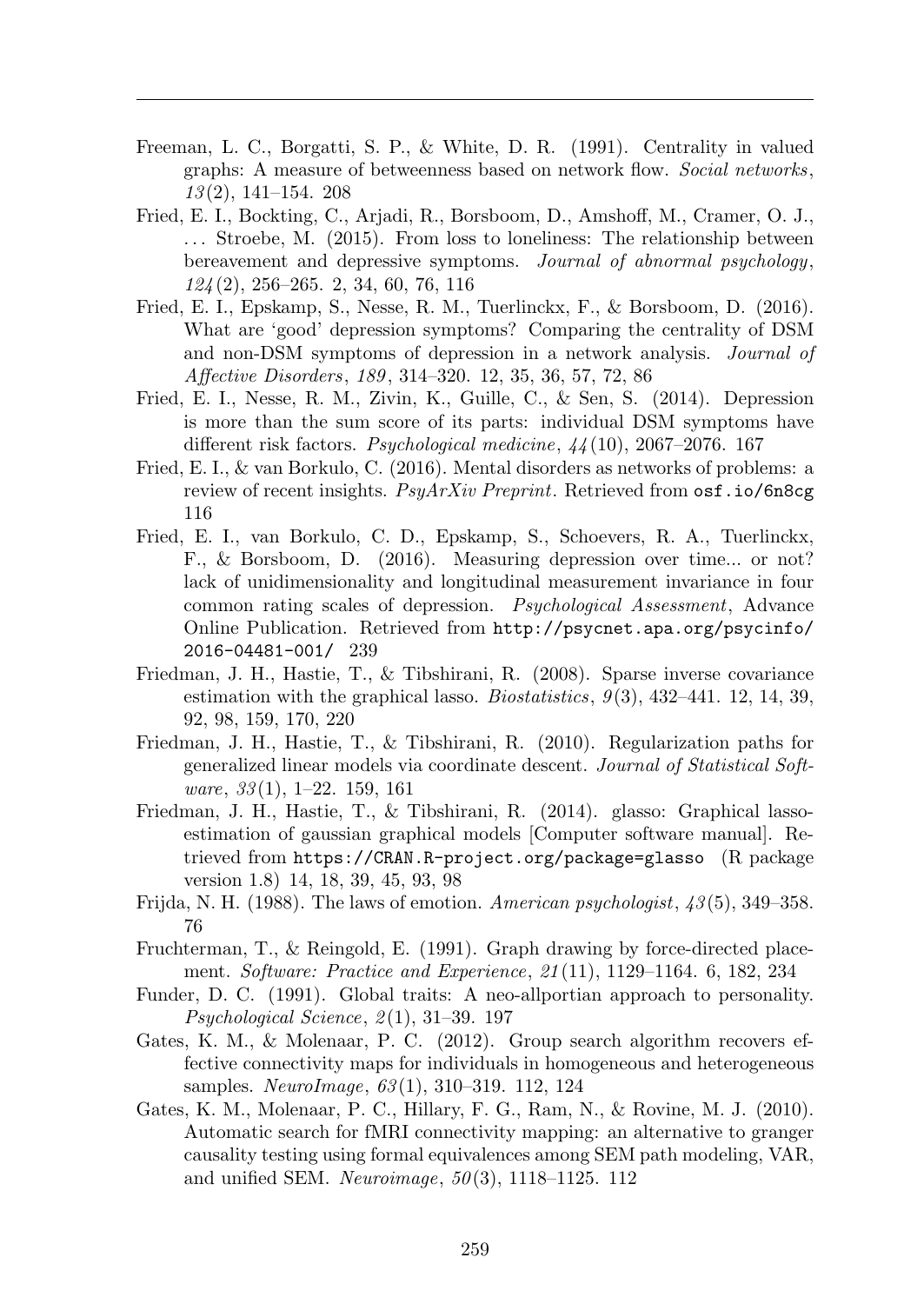- Gelman, A., & Hill, J. (2006). *Data analysis using regression and multilevel/hierarchical models*. New York, NY, USA: Cambridge University Press. 103
- Gelman, A., Jakulin, A., Pittau, M. G., & Su, Y.-S. (2008). A weakly informative default prior distribution for logistic and other regression models. *The Annals of Applied Statistics*, 1360–1383. 241
- Gentry, J., Long, L., Gentleman, R., Falcon, S., Hahne, F., Sarkar, D., & Hansen, K. (2011). Rgraphviz: Provides plotting capabilities for r graph objects [Computer software manual]. (R package version 1.27.0) 179
- Genz, A., Bretz, F., Miwa, T., Mi, X., Leisch, F., Scheipl, F., & Hothorn, T. (2008). mvtnorm: Multivariate normal and t distributions [Computer software manual]. Retrieved from http://CRAN.R-project.org/ package=mvtnorm (R package version 0.9-2) 40
- Goldberg, L. (1993). The Structure of Phenotypic Personality Traits. *American Psychologist*, *48* (1), 26–34. 25, 138, 179
- Goldberg, L. R. (1990a). An alternative "description of personality": the bigfive factor structure. *Journal of personality and social psychology*, *59* (6), 1216–1229. 25, 138, 179
- Goldberg, L. R. (1990b). An alternative "description of personality": the bigfive factor structure. *Journal of personality and social psychology*, *59* (6), 1216–1229. 219
- Goold, C., Vas, J. B., Olsen, C., & Newberry, R. C. (2015). A network approach to understanding dog personality. *Journal of Veterinary Behavior: Clinical Applications and Research*, *10* (5), 446. 6
- Granger, C. W. J. (1969). Investigating causal relations by econometric models and cross-spectral methods. *Econometrica: Journal of the Econometric Society*, 424–438. 96
- Green, P. J., & Richardson, S. (2002). Hidden markov models and disease mapping. *Journal of the American statistical association*, *97* (460), 1055–1070. 158
- Gsell, A. S., Özkundakci, D., Hébert, M.-P., & Adrian, R. (2016). Quantifying change in pelagic plankton network stability and topology based on empirical long-term data. *Ecological Indicators*, *65* , 76–88. 7
- Haberman, S. J. (1972). Log-linear fit for contingency tables—algorithm AS51. *Applied Statistics*, *21* , 218–225. 158
- Hallquist, M., & Wiley, J. (2013). MplusAutomation: Automating mplus model estimation and interpretation [Computer software manual]. Retrieved from http://CRAN.R-project.org/package=MplusAutomation (R package version 0.5-4) 222
- Hamaker, E. L. (2012). Why researchers should think "within-person": A paradigmatic rationale. *Handbook of research methods for studying daily life*, 43–61. 72, 101, 103, 113
- Hamaker, E. L., Dolan, C. V., & Molenaar, P. C. (2005). Statistical modeling of the individual: Rationale and application of multivariate stationary time series analysis. *Multivariate behavioral research*, *40* (2), 207–233. 219
- Hamaker, E. L., & Grasman, R. P. (2014). To center or not to center? investigating inertia with a multilevel autoregressive model. *Frontiers in psychology*, *5* , 1492. 103, 104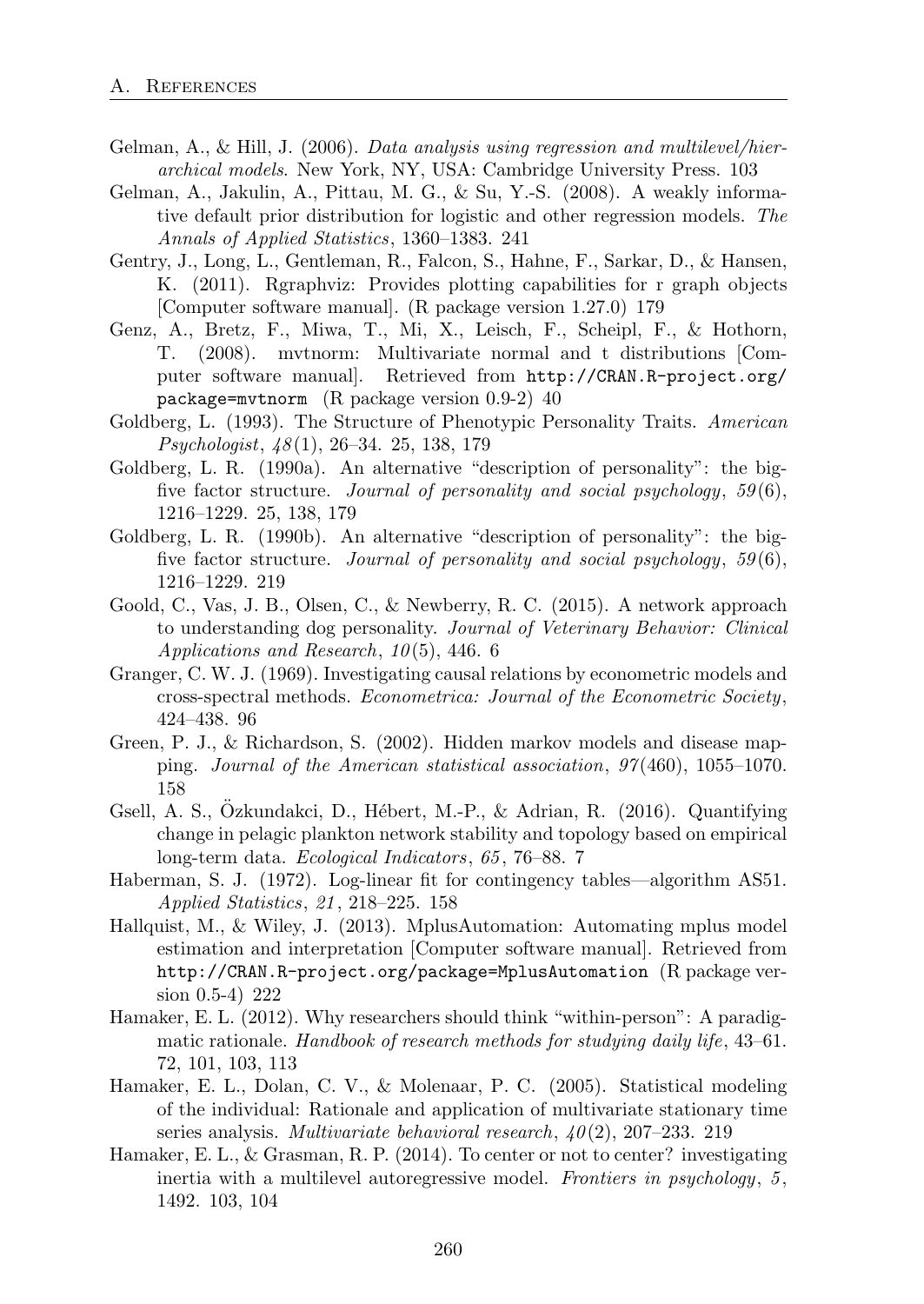Handcock, M., Hunter, D., Butts, C., Goodreau, S., & Morris, M. (2008). statnet: Software tools for the representation, visualization, analysis and simulation of network data. *Journal of Statistical Software*, *24* (1), 1548. 178

Harary, F. (1969). *Graph theory*. Reading, MA, USA: Addison-Wesley. 178

- Haslbeck, J. M. B., & Waldorp, L. J. (2016a). mgm: Structure estimation for timevarying mixed graphical models in high-dimensional data. *arXiv preprint*, arXiv:1510.06871. 30, 39, 81, 238
- Haslbeck, J. M. B., & Waldorp, L. J. (2016b). Structure estimation for mixed graphical models in high dimensional data. *arXiv preprint*, arXiv:1510.05677. 38
- Hastie, T., Tibshirani, R., & Friedman, J. (2001). *The Elements of Statistical Learning*. New York, NY, USA: Springer New York Inc. 12, 62
- Hastie, T., Tibshirani, R., & Wainwright, M. (2015). *Statistical learning with sparsity: the lasso and generalizations*. Boca Raton, FL, USA: CRC Press. 12, 40, 57
- Hayduk, L. A. (1987). *Structural equation modeling with LISREL: Essentials and advances*. Baltimore, MD, USA: Johns Hopkins University Press. 118, 222, 230
- Hien, D. A., Wells, E. A., Jiang, H., Suarez-Morales, L., Campbell, A. N. C., Cohen, L. R.,  $\dots$  Nunes, E. V. (2009). Multisite randomized trial of behavioral interventions for women with co-occurring ptsd and substance use disorders. *Journal of consulting and clinical psychology*, *77* (4), 607–619. 37, 44
- Hoekstra, H., de Fruyt, F., & Ormel, J. (2003). Neo-Persoonlijkheidsvragenlijsten: NEO-PI-R, NEO-FFI [Neo personality questionnaires: NEO-PI-R, NEO-FFI]. *Lisse: Swets Test Services*. 179, 201
- Hoerl, A. E., & Kennard, R. W. (1970). Ridge regression: Biased estimation for nonorthogonal problems. *Technometrics*, *12* (1), 55–67. 134
- Hofmann, R. J. (1978). Complexity and simplicity as objective indices descriptive of factor solutions. *Multivariate Behavioral Research*, *13* (2), 247–250. 200, 210
- Holland, P. W. (1990). The dutch identity: A new tool for the study of item response models. *Psychometrika*, *55* (1), 5–18. 157
- Holland, P. W., & Rosenbaum, P. R. (1986). Conditional association and unidimensionality in monotone latent variable models. *The Annals of Statistics*, *14* , 1523–1543. 118, 122
- Holst, K. K., & Budtz-Joergensen, E. (2013). Linear latent variable models: The lava-package. *Computational Statistics*, *28* , 1385–1452. doi: 10.1007/ s00180-012-0344-y 234
- Holzinger, K. J., & Swineford, F. (1939). A study in factor analysis: The stability of a bi-factor solution. *Supplementary Educational Monographs*, *48* . 224, 226
- Howell, R. D., Breivik, E., & Wilcox, J. B. (2007). Reconsidering formative measurement. *Psychological methods*, *12* (2), 205–218. 164
- Humphries, M. D., & Gurney, K. (2008). Network 'small-world-ness': a quantitative method for determining canonical network equivalence. *PloS one*, *3* (4), e0002051. 208, 210, 215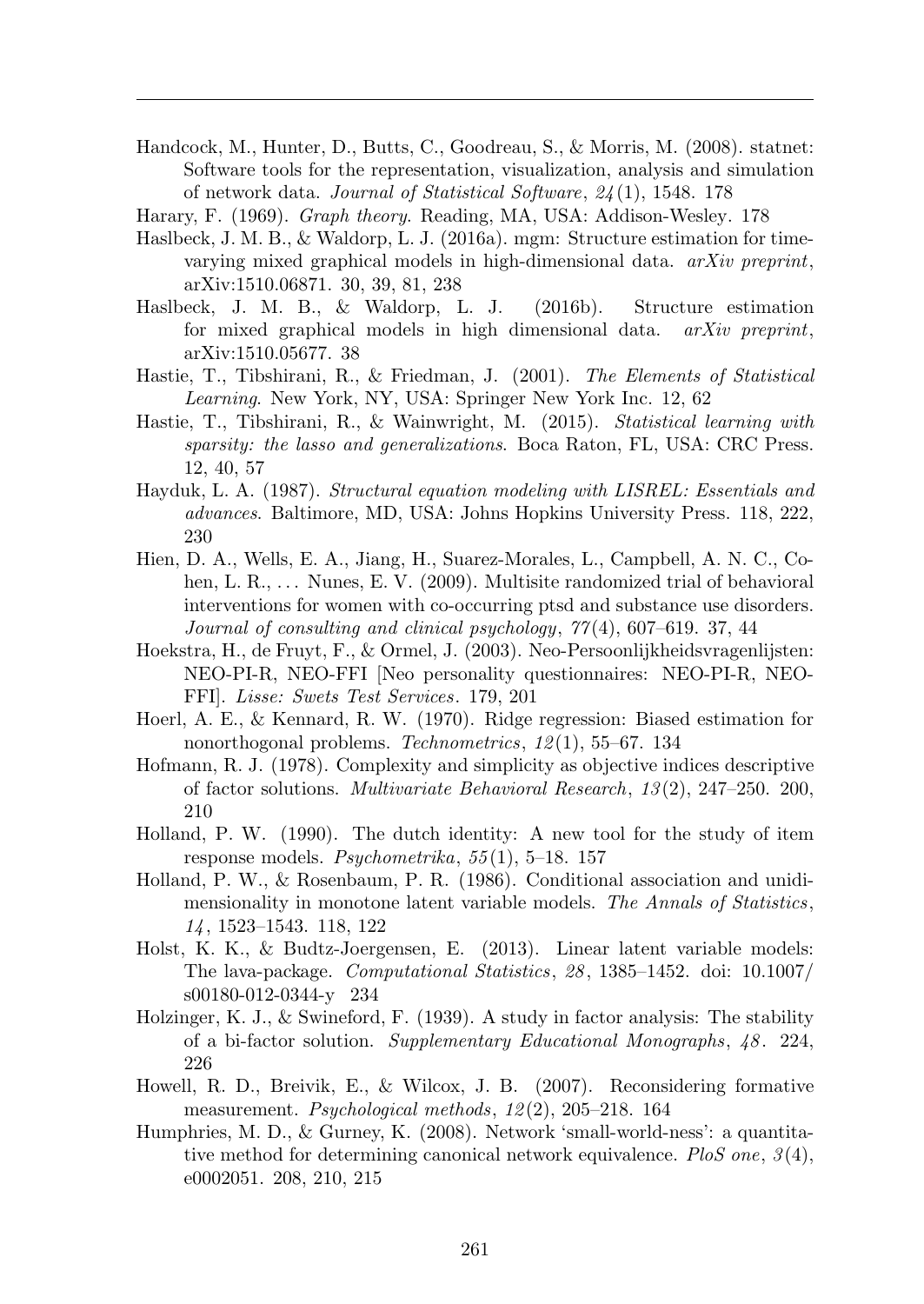- Ising, E. (1925). Beitrag zur theorie des ferromagnetismus. Zeitschrift für Physik *A Hadrons and Nuclei*, *31* (1), 253–258. 60, 91, 120, 148
- Isvoranu, A. M., Borsboom, D., van Os, J., & Guloksuz, S. (2016). A Network Approach to Environmental Impact in Psychotic Disorders: Brief Theoretical Framework. *Schizophrenia Bulletin*, *42* (4), 870–873. 12, 34, 76, 116
- Isvoranu, A. M., van Borkulo, C. D., Boyette, L., Wigman, J. T. W., Vinkers, C. H., Borsboom, D., & GROUP Investigators. (2016). A Network Approach to Psychosis: Pathways between Childhood Trauma and Psychotic Symptoms. *Schizophrenia Bulletin*. (Advance Access published May 10, 2016) 12, 34, 61, 75, 76, 86, 116
- Jackson, J. J., Bogg, T., Walton, K. E., Wood, D., Harms, P. D., Lodi-Smith, J., ... Roberts, B. W. (2009). Not all conscientiousness scales change alike: a multimethod, multisample study of age differences in the facets of conscientiousness. *Journal of personality and social psychology*, *96* (2), 446–459. 212
- Jacobucci, R., Grimm, K. J., & McArdle, J. J. (2016). Regularized structural equation modeling. *Structural Equation Modeling: A Multidisciplinary Journal*, *23* (4), 555-566. 118, 127, 134
- Jaya, E. S., Hillmann, T. E., Reininger, K. M., Gollwitzer, A., & Lincoln, T. M. (2016). Loneliness and psychotic symptoms: The mediating role of depression. *Cognitive Therapy and Research*. Retrieved from http://dx.doi.org/ 10.1007/s10608-016-9799-4 12
- Jensen, A. R. (1998). *The g factor: The science of mental ability*. Westport, CT, USA: Praeger. 164, 165
- Jeong, H., Mason, S. P., Barabási, A.-L., & Oltvai, Z. N. (2001). Lethality and centrality in protein networks. *Nature*, *411* (6833), 41–42. 206
- Jolliffe, I. (2002). *Principal Component Analysis*. Wiley Online Library. 188
- Jöreskog, K. G. (1967). A general approach to confirmatory maximum likelihood factor analysis. *ETS Research Bulletin Series*, *1967* (2), 183–202. 118
- Jöreskog, K. G., & Sörbom, D. (1996). *LISREL 8: User's reference quide*. Scientific Software. 222, 232
- Kac, M. (1966). *Mathematical mechanism of phase transition*. New York, NY, USA: Gordon & Breach. 63, 152, 171
- Kalisch, M., & Bühlmann, P. (2007). Estimating high-dimensional directed acyclic graphs with the pc-algorithm. *Journal of Machine Learning Research*, *8* (Mar), 613–636. 112
- Kalisch, M., Mächler, M., Colombo, D., Maathuis, M. H., & Bühlmann, P. (2012). Causal inference using graphical models with the R package pcalg. *Journal of Statistical Software*, *47* (11), 1–26. 3, 112
- Kalisch, M., Maechler, M., & Colombo, D. (2010). pcalg: Estimation of cpdag/pag and causal inference using the ida algorithm [Computer software manual]. Retrieved from http://CRAN.R-project.org/package=pcalg (R package version 1.1-2) 179
- Kalna, G., & Higham, D. J. (2007). A clustering coefficient for weighted networks, with application to gene expression data. *AI Communications*, *20* (4), 263– 271. 209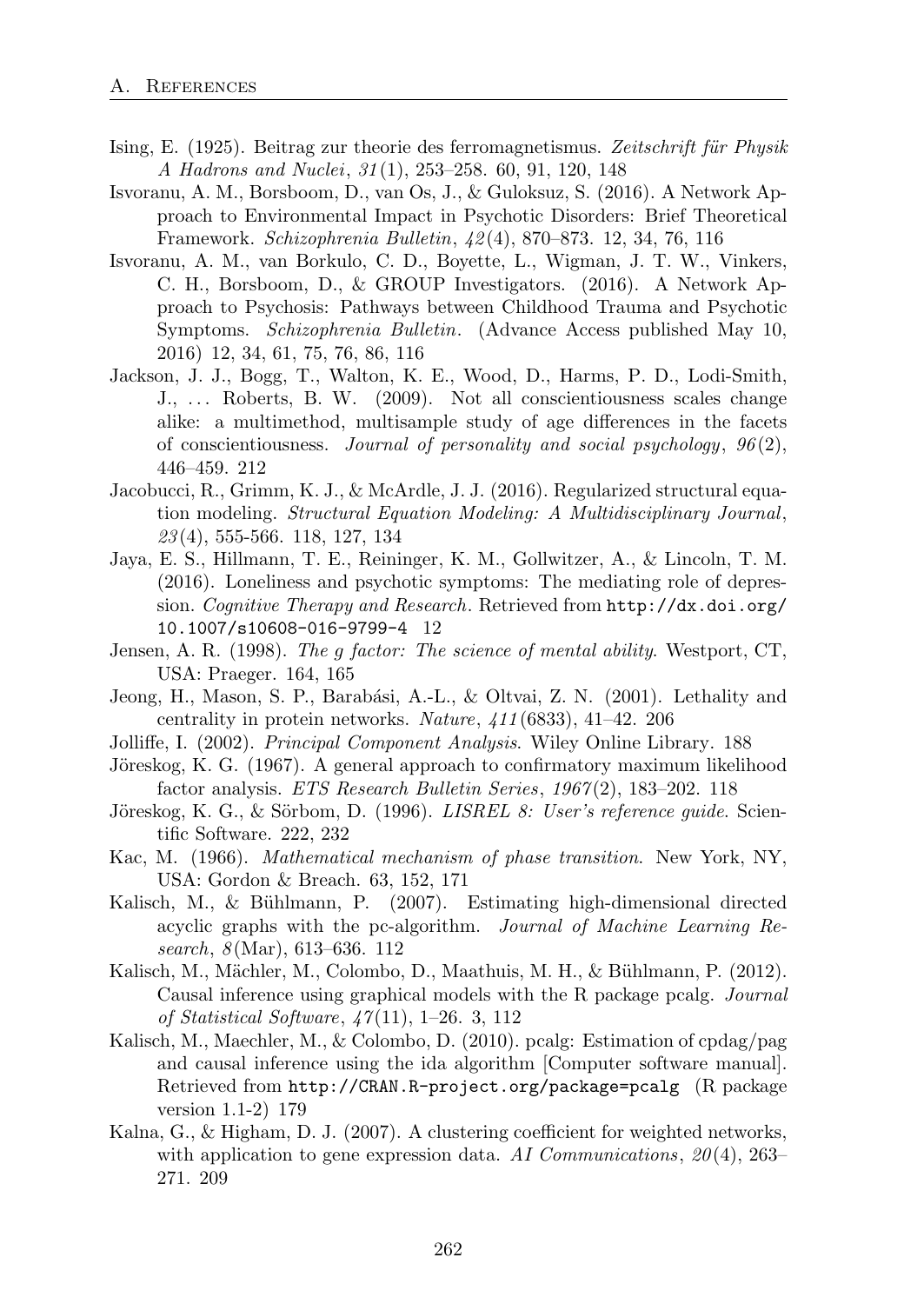- Kaplan, D. (2000). *Structural equation modeling: Foundations and extensions*. Thousand Oaks, CA, USA: Sage. 116
- Kass, R. E., & Raftery, A. E. (1995). Bayes factors. *Journal of the american statistical association*, *90* (430), 773–795. 241
- Kessler, R. C., Chiu, W. T., Demler, O., & Walters, E. E. (2005). Prevalence, severity, and comorbidity of 12-month DSM-IV disorders in the National Comorbidity Survey Replication. *Archives of general psychiatry*, *62* (6), 617– 627. 65
- Kindermann, R., Snell, J. L., et al. (1980). *Markov random fields and their applications* (Vol. 1). Providence, RI, USA: American Mathematical Society. 202
- Klaiber, J., Epskamp, S., & van der Maas, H. L. J. (2015). Estimating ising models on complete and incomplete psychometric data. *Unpublished master's thesis*. Retrieved from http://www.scriptiesonline.uba.uva.nl/571364 239
- Knefel, M., Tran, U. S., & Lueger-Schuster, B. (2016). The association of posttraumatic stress disorder, complex posttraumatic stress disorder, and borderline personality disorder from a network analytical perspective. *Journal of Anxiety Disorders*, *43* , 70–78. 12
- Kolaczyk, E. D. (2009). *Statistical analysis of network data*. New York, NY, USA: Springer. 5, 37, 126, 158, 205, 206, 207
- Koller, D., & Friedman, N. (2009). *Probabilistic graphical models: principles and techniques*. Cambridge, MA, USA: MIT press. 22, 37, 86, 126, 241
- Kossakowski, J. J., Epskamp, S., Kieffer, J. M., van Borkulo, C. D., Rhemtulla, M., & Borsboom, D. (2016). The application of a network approach to healthrelated quality of life (HRQoL): Introducing a new method for assessing hrqol in healthy adults and cancer patient. *Quality of Life Research*, *25* , 781-92. 12, 34, 61, 86, 116, 119
- Krämer, N., Schäfer, J., & Boulesteix, A.-L. (2009). Regularized estimation of large-scale gene association networks using graphical gaussian models. *BMC Bioinformatics*, *10* (1), 1–24. 14, 30, 39, 93, 204, 212, 214, 220
- Kroeze, R., Van Veen, D. C., Servaas, M. N., Bastiaansen, J. A., Oude Voshaar, R., Borsboom, D., ... Riese, H. (2016). Personalized feedback on symptom dynamics of psychopathology: A proof-of-principle study. *Manuscript under revision*. 76, 78
- Kruis, J., & Maris, G. (2015). On the mathematical equivalence, biological plausibility, & sparsity assumptions of network models. *Unpublished master's thesis*. 70
- Kruis, J., & Maris, G. (2016). Three representations of the ising model. *Scientific reports*, *6* (34175), 1–11. 70
- Kunegis, J., Lommatzsch, A., & Bauckhage, C. (2009). The slashdot zoo: mining a social network with negative edges. In *Proceedings of the 18th international conference on world wide web* (pp. 741–750). 205, 209
- Lane, S., Gates, K., Molenaar, P., Hallquist, M., & Pike, H. (2016). gimme: Group iterative multiple model estimation [Computer software manual]. Retrieved from https://CRAN.R-project.org/package=gimme (R package version 0.1-7) 112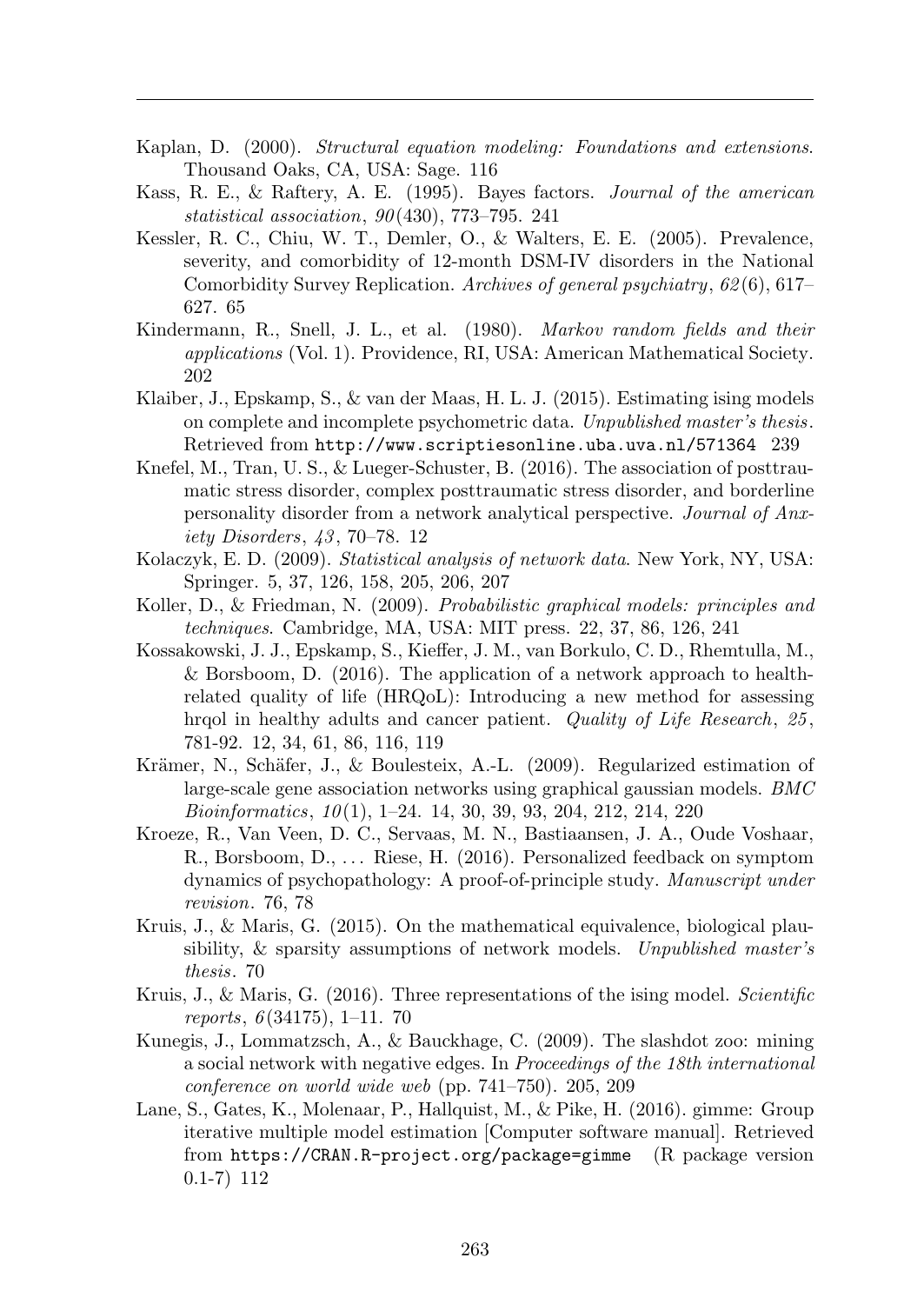- Langfelder, P., & Horvath, S. (2012). Fast R functions for robust correlations and hierarchical clustering. *Journal of statistical software*,  $46(11)$ . 206
- Langley, D. J., Wijn, R., Epskamp, S., & Van Bork, R. (2015). Should I Get That Jab? Exploring Influence to Encourage Vaccination via Online Social Media. *ECIS 2015 Research-in-Progress Papers*, Paper 64. 12, 61
- Latora, V., Nicosia, V., & Panzarasa, P. (2013). Social cohesion, structural holes, and a tale of two measures. *Journal of Statistical Physics*, *151* (3-4), 745–764. 208
- Lauritzen, S. L. (1996). *Graphical models*. Oxford, UK: Clarendon Press. 2, 12, 13, 25, 34, 37, 38, 60, 62, 75, 77, 86, 89, 91, 105, 116, 121, 126, 145, 170, 202, 204, 241
- Lawley, D. N. (1940). VI.—the estimation of factor loadings by the method of maximum likelihood. *Proceedings of the Royal Society of Edinburgh*, *60* (01), 64–82. 118
- Lee, J. J. (2012). Correlation and causation in the study of personality. *European Journal of Personality*, *26* (4), 372–390. 197
- Lee, S.-I., Lee, H., Abbeel, P., & Ng, A. Y. (2006). Efficient  $\ell_1$  regularized logistic regression. In *Proceedings of the national conference on artificial intelligence* (Vol. 21, p. 401). 160
- Leskovec, J., Huttenlocher, D., & Kleinberg, J. (2010). Signed networks in social media. In *Proceedings of the sigchi conference on human factors in computing systems* (pp. 1361–1370). 205
- Levine, S. Z., & Leucht, S. (2016). Identifying a system of predominant negative symptoms: Network analysis of three randomized clinical trials. *Schizophrenia Research*. Retrieved from http://dx.doi.org/10.1016/ j.schres.2016.09.002 12
- Li, Z., & Hong, F.  $(2014)$ . plRasch: Log linear by linear association models and rasch family models by pseudolikelihood estimation [Computer software manual]. Retrieved from http://CRAN.R-project.org/package=plRasch (R package version 1.0) 157
- Liepmann, D., Beauducel, A., Brocke, B., & Amthauer, R. (2010). *Intelligentie Structuur Test*. Amsterdam, NL: Hogrefe Uitgevers B.V. (Dutch Translation by H.C.M. Vorst) 193
- Lin, K.-Y. (1992). Spontaneous magnetization of the Ising model. *Chinese Journal of Physics*, *30* (3), 287–319. 152
- Little, J. (2013). Multilevel confirmatory ordinal factor analysis of the life skills profile-16. *Psychological Assessment*, *25* (3), 810–825. 224
- Liu, H., Han, F., Yuan, M., Lafferty, J. D., & Wasserman, L. (2012). Highdimensional semiparametric gaussian copula graphical models. *The Annals of Statistics*, *40* (4), 2293–2326. 38, 170
- Liu, H., Lafferty, J. D., & Wasserman, L.  $(2009)$ . The nonparanormal: Semiparametric estimation of high dimensional undirected graphs. *The Journal of Machine Learning Research*, *10* , 2295–2328. 13, 170
- Liu, Q., & Ihler, A. (2012). Distributed parameter estimation via pseudolikelihood. *Proceedings of the International Conference on Machine Learning (ICML)*. 159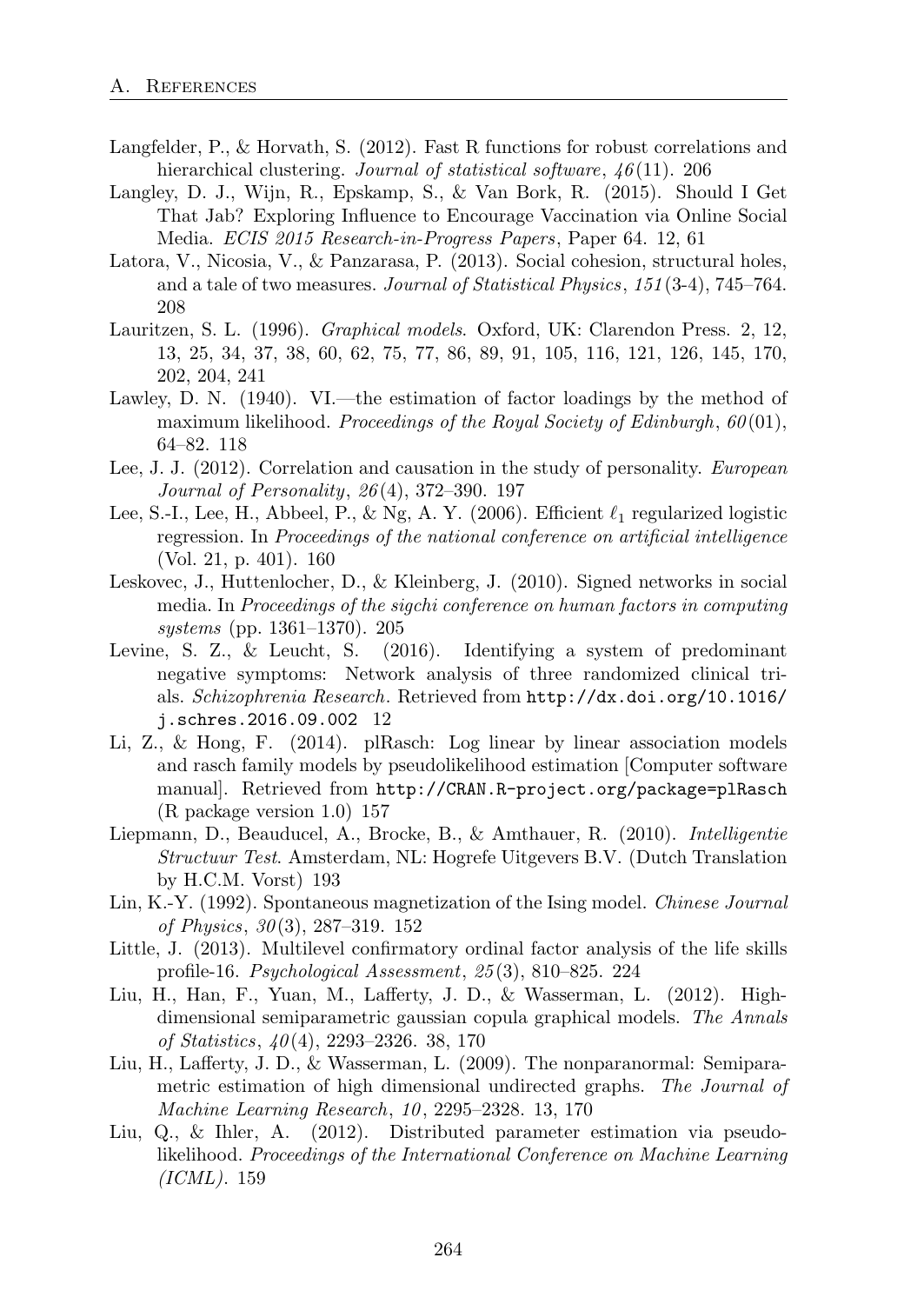- Lord, F. M., Novick, M. R., & Birnbaum, A. (1968). *Statistical theories of mental test scores.* Oxford, UK: Addison-Wesley. 118
- Ly, A., Verhagen, A., & Wagenmakers, E.-J.  $(2016)$ . Harold Jeffreys's default Bayes factor hypothesis tests: Explanation, extension, and application in psychology. *Journal of Mathematical Psychology*, *72* , 19–32. doi: http:// dx.doi.org/10.1016/j.jmp.2015.06.004 241
- Lykken, D. T. (1968). Statistical significance in psychological research. *Psychological bulletin*, *70* (3p1), 151–159. 202
- Lykken, D. T. (1991). What's wrong with psychology anyway. *Thinking clearly about psychology*, *1* , 3–39. 202, 219
- MacCallum, R. C., Wegener, D. T., Uchino, B. N., & Fabrigar, L. R. (1993). The problem of equivalent models in applications of covariance structure analysis. *Psychological bulletin*, *114* (1), 185–199. 4, 37, 90, 117, 124
- Mair, P., & Wu, E. (2012). REQS: R/EQS interface [Computer software manual]. Retrieved from http://CRAN.R-project.org/package=REQS (R package version 0.8-12) 234
- Marchetti, G. M., Drton, M., & Sadeghi, K. (2015). ggm: Functions for graphical markov models [Computer software manual]. Retrieved from https://CRAN .R-project.org/package=ggm (R package version 2.3) 93
- Marcoulides, G. A., & Papadopoulos, D. (1993). Lispath: a program for generating structural equation path diagrams. *Educational and psychological measurement*, *53* (3), 675–678. 222
- Markus, K. A., & Borsboom, D. (2013a). *Frontiers of test validity theory: Measurement, causation, and meaning*. New York, NY, USA: Routledge. 113
- Markus, K. A., & Borsboom, D. (2013b). Reflective measurement models, behavior domains, and common causes. *New Ideas in Psychology*, *31* (1), 54–64. 164, 165
- Marsh, H. W., Morin, A. J., Parker, P. D., & Kaur, G. (2014). Exploratory structural equation modeling: An integration of the best features of exploratory and confirmatory factor analysis. *Annual Review of Clinical Psychology*, *10* , 85–110. 127
- Marsman, M., Maris, G., Bechger, T., & Glas, C. (2015). Bayesian inference for low-rank ising networks. *Scientific reports*, *5* (9050), 1–7. 62, 63, 70, 155, 162, 245
- McArdle, J. J., & McDonald, R. P. (1984). Some algebraic properties of the reticular action model for moment structures. *British Journal of Mathematical and Statistical Psychology*, *37* (2), 234–251. 222, 230
- McCrae, R. R., & Costa, P. T. (1997). Personality Trait Structure as a Human Universal. *American Psychologist*, *52* (5), 509–516. 1, 25, 92, 138, 179
- McCrae, R. R., & Costa, P. T. (2008). Empirical and theoretical status of the five-factor model of personality traits. *Sage handbook of personality theory and assessment*, *1* , 273–294. 164, 165, 197, 201
- McCrae, R. R., & John, O. P. (1992). An introduction to the five-factor model and its applications. *Journal of personality*, *60* (2), 175–215. 106
- McDonald, R. P. (2003). Behavior domains in theory and in practice. *Alberta Journal of Educational Research*, *49* , 212–230. 165, 169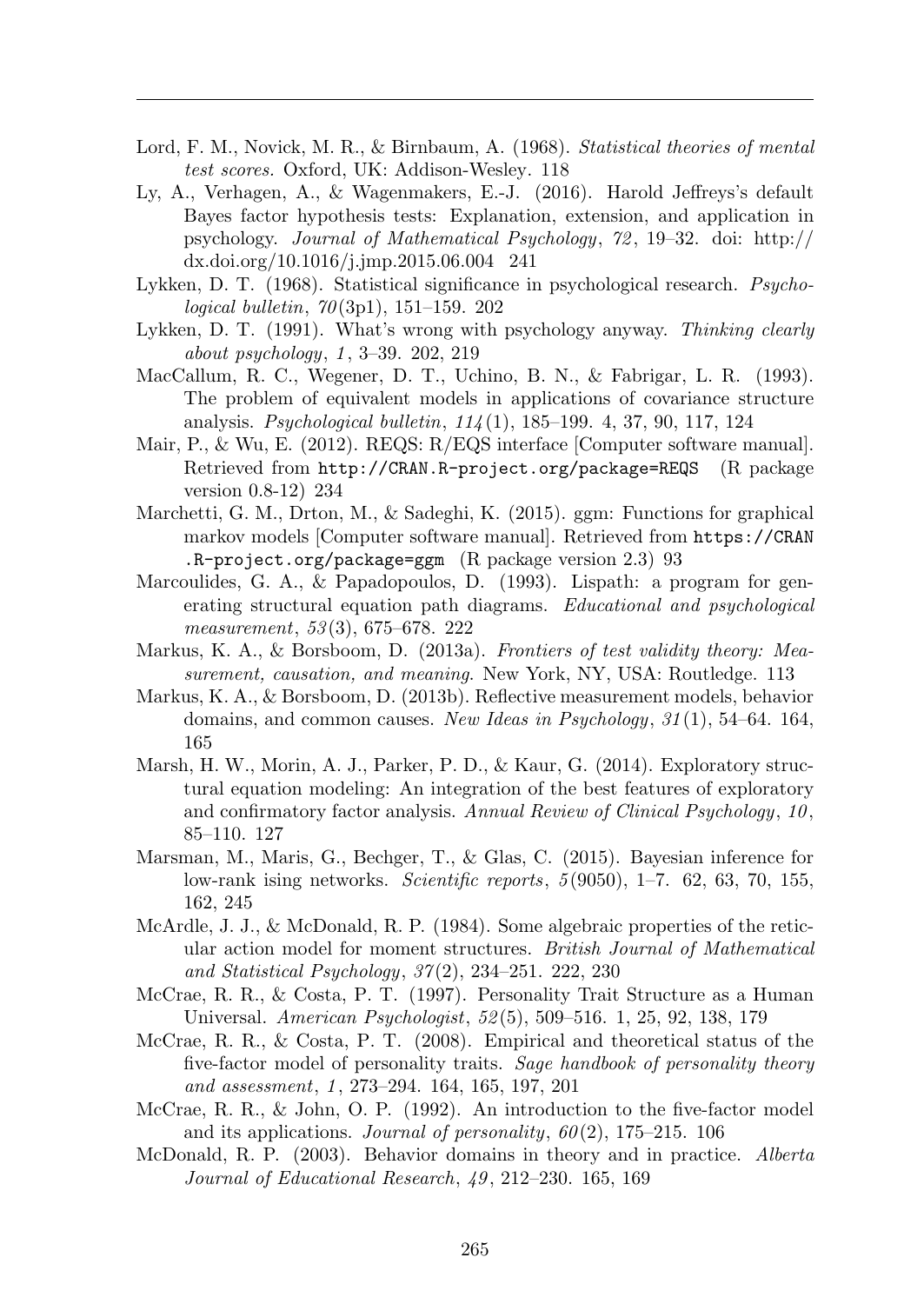- McGill, R., Tukey, J. W., & Larsen, W. A. (1978). Variations of box plots. *The American Statistician*, *32* (1), 12–16. 130
- McNally, R. J. (2016). Can network analysis transform psychopathology? *Behaviour Research and Therapy*, *86* , 95–104. 12
- McNally, R. J., Robinaugh, D. J., Wu, G. W., Wang, L., Deserno, M. K., & Borsboom, D. (2015). Mental disorders as causal systems a network approach to posttraumatic stress disorder. *Clinical Psychological Science*, *3* (6), 836– 849. 13, 34, 75, 86, 116
- Meehl, P. E. (1990). Why summaries of research on psychological theories are often uninterpretable. *Psychological Reports*, *66* (1), 195–244. 202
- Meinshausen, N.,  $\&$  Bühlmann, P. (2006). High-dimensional graphs and variable selection with the lasso. *The annals of statistics*, 1436–1462. 12, 91, 92, 105, 159, 170
- Meinshausen, N., Meier, L., & Bühlmann, P. (2009). P-values for high-dimensional regression. *Journal of the American Statistical Association*, *104* (488), 1671– 1681. 161
- Mellenbergh, G. J. (1989). Item bias and item response theory. *International Journal of Educational Research*, *13* (2), 127–143. 167
- Meredith, W. (1993). Measurement invariance, factor analysis and factorial invariance. *Psychometrika*, *58* (4), 525–543. 167, 226
- Milgram, S. (1967). The small world problem. *Psychology today*, *2* (1), 60–67. 209
- Mohammadi, A., & Wit, E. C. (2015). BDgraph: An R package for Bayesian structure learning in graphical models. *arXiv preprint*, arXiv:1501.05108. 112
- Mohammadi, A., Wit, E. C., et al. (2015). Bayesian structure learning in sparse gaussian graphical models. *Bayesian Analysis*, *10* (1), 109–138. 220
- Møller, J., Pettitt, A. N., Reeves, R., & Berthelsen, K. K. (2006). An efficient markov chain monte carlo method for distributions with intractable normalising constants. *Biometrika*, *93* (2), 451–458. 158
- Monecke, A., & Leisch, F. (2012). semPLS: Structural equation modeling using partial least squares. *Journal of Statistical Software*, *48* (3), 1–32. 234
- Mooij, J. M., Peters, J., Janzing, D., Zscheischler, J., & Schölkopf, B. (2016). Distinguishing cause from effect using observational data: Methods and benchmarks. *Journal of Machine Learning Research*, *17* (32), 1-102. Retrieved from  $http://jmlr.org/papers/v17/14-518.html$  37, 38
- Mõttus, R., Epskamp, S., & Francis, A. (2016). Within-and between individual variability of personality characteristics and physical exercise. *Journal of Research in Personality*. doi: 10.1016/j.jrp.2016.06.017 87, 106
- Mõttus, R., Penke, L., Murray, A. L., Booth, T., & Allerhand, M. (2014). Personality differences without common-cause latent factors are possible and can explain key findings in personality psychology. *Manuscript submitted for publication*. 218, 220
- Mulaik, S. A., & McDonald, R. P.  $(1978)$ . The effect of additional variables on factor indeterminacy in models with a single common factor. *Psychometrika*, *43* (2), 177–192. 165
- Mulder, J. (2014). Bayes factors for testing order-constrained hypotheses on correlations. *Journal of Mathematical Psychology*, *72* , 104–115. 241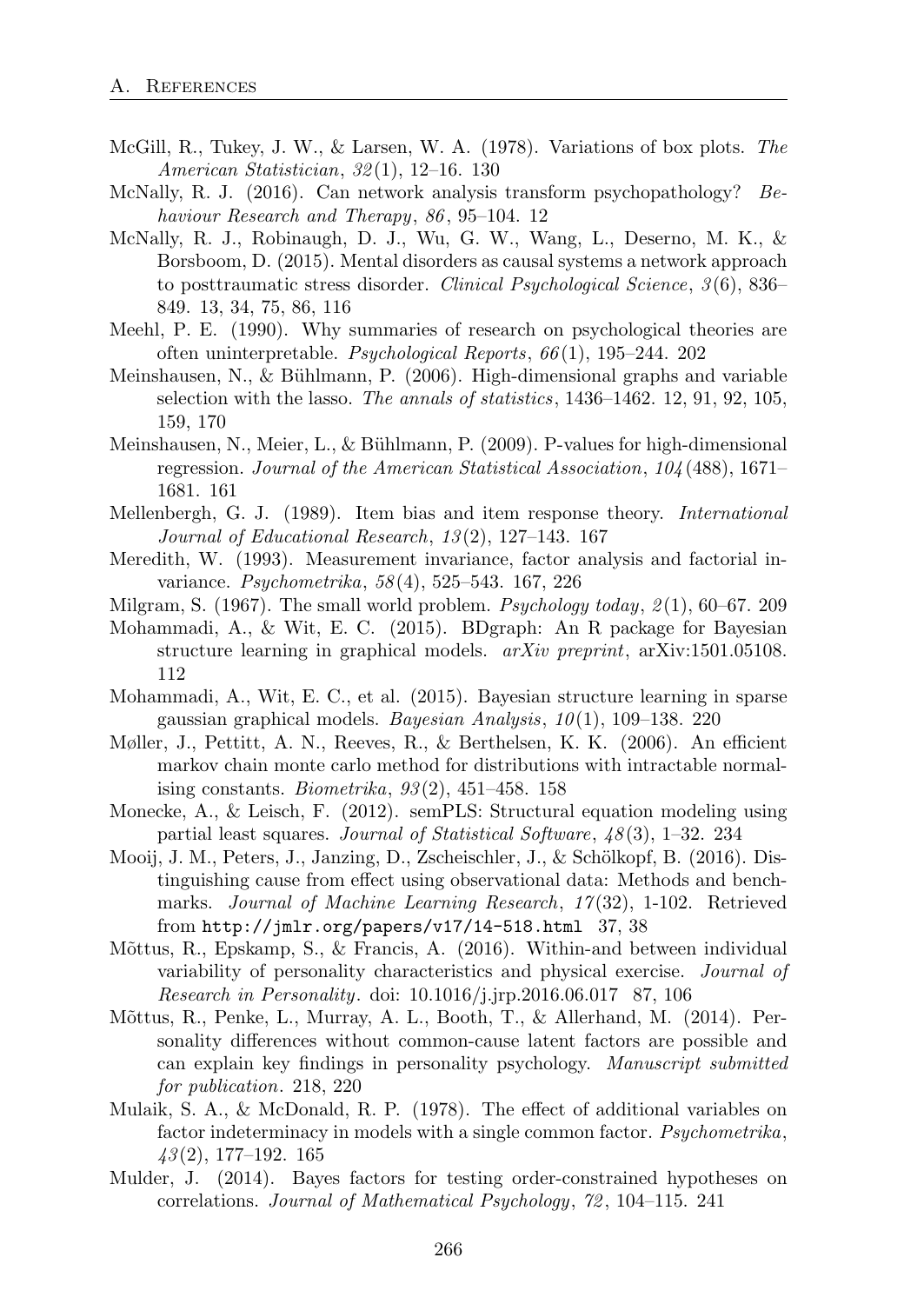- Murphy, K. P. (2012). *Machine learning: a probabilistic perspective*. Cambridge, MA, USA: MIT press. 2, 12, 86, 91, 121, 145, 146, 151
- Murray, I. (2007). *Advances in markov chain monte carlo methods* (Unpublished doctoral dissertation). Gatsby Computational neuroscience unit, University College London. 158
- Murray, I., Ghahramani, Z., & MacKay, D. J. C. (2006). MCMC for doublyintractable distributions. In *Uncertainty in artificial intellegence (UAI)* (pp. 359–366). AUAI Press. 158
- Musek, J. (2007). A general factor of personality: Evidence for the big one in the five-factor model. *Journal of Research in Personality*, *41* (6), 1213–1233. 202
- Muthén, B. (1984). A general structural equation model with dichotomous, ordered categorical, and continuous latent variable indicators. *Psychometrika*, *49* (1), 115–132. 240
- Muth´en, B. O. (1998–2004). *Mplus technical appendices*. Los Angeles, CA, USA: Muthén & Muthén. 222, 230
- Muth´en, L. K., & Muth´en, B. O. (1998–2012). *Mplus user's guide.* (Seventh Edition ed., Vol. 5). Los Angeles, CA, USA: Muthén & Muthén. 222, 229, 234
- Myin-Germeys, I., Oorschot, M., Collip, D., Lataster, J., Delespaul, P., & van Os, J. (2009). Experience sampling research in psychopathology: opening the black box of daily life. *Psychological medicine*, *39* (09), 1533–1547. 72, 86
- Neale, M. C., Hunter, M. D., Pritikin, J. N., Zahery, M., Brick, T. R., Kirkpatrick, R. M., . . . Boker, S. M. (2016). Openmx 2.0: Extended structural equation and statistical modeling. *Psychometrika*, *81* (2), 535–549. 127
- Newman, M. E. J. (2003). The structure and function of complex networks. *SIAM review*, *45* (2), 167–256. 209
- Newman, M. E. J. (2004). Analysis of weighted networks. *Physical Review E*, *70* (5), 056131. 37, 206, 208
- Newman, M. E. J. (2005). A measure of betweenness centrality based on random walks. *Social networks*, *27* (1), 39–54. 208
- Newman, M. E. J. (2010). *Networks: an introduction*. Oxford, UK: Oxford University Press. 3, 5, 6, 34, 77, 195, 205, 208
- Newman, M. E. J., & Girvan, M. (2004). Finding and evaluating community structure in networks. *Physical review E*, *69* (2), 026113. 208
- Olkin, I., & Tate, R. F. (1961). Multivariate correlation models with mixed discrete and continuous variables. *The Annals of Mathematical Statistics*, *32* , 448–465. 157
- Onnela, J.-P., Saramäki, J., Kertész, J., & Kaski, K. (2005). Intensity and coherence of motifs in weighted complex networks. *Physical Review E*, *71* (6), 065103. 209
- Open Science Collaboration. (2015). Estimating the reproducibility of psychological science. *Science*, *349* (6251), aac4716–aac4716. 36
- Opsahl, T., Agneessens, F., & Skvoretz, J. (2010). Node centrality in weighted networks: Generalizing degree and shortest paths. *Social Networks*, *32* (3), 245–251. 6, 34, 77, 178, 207, 208, 220, 241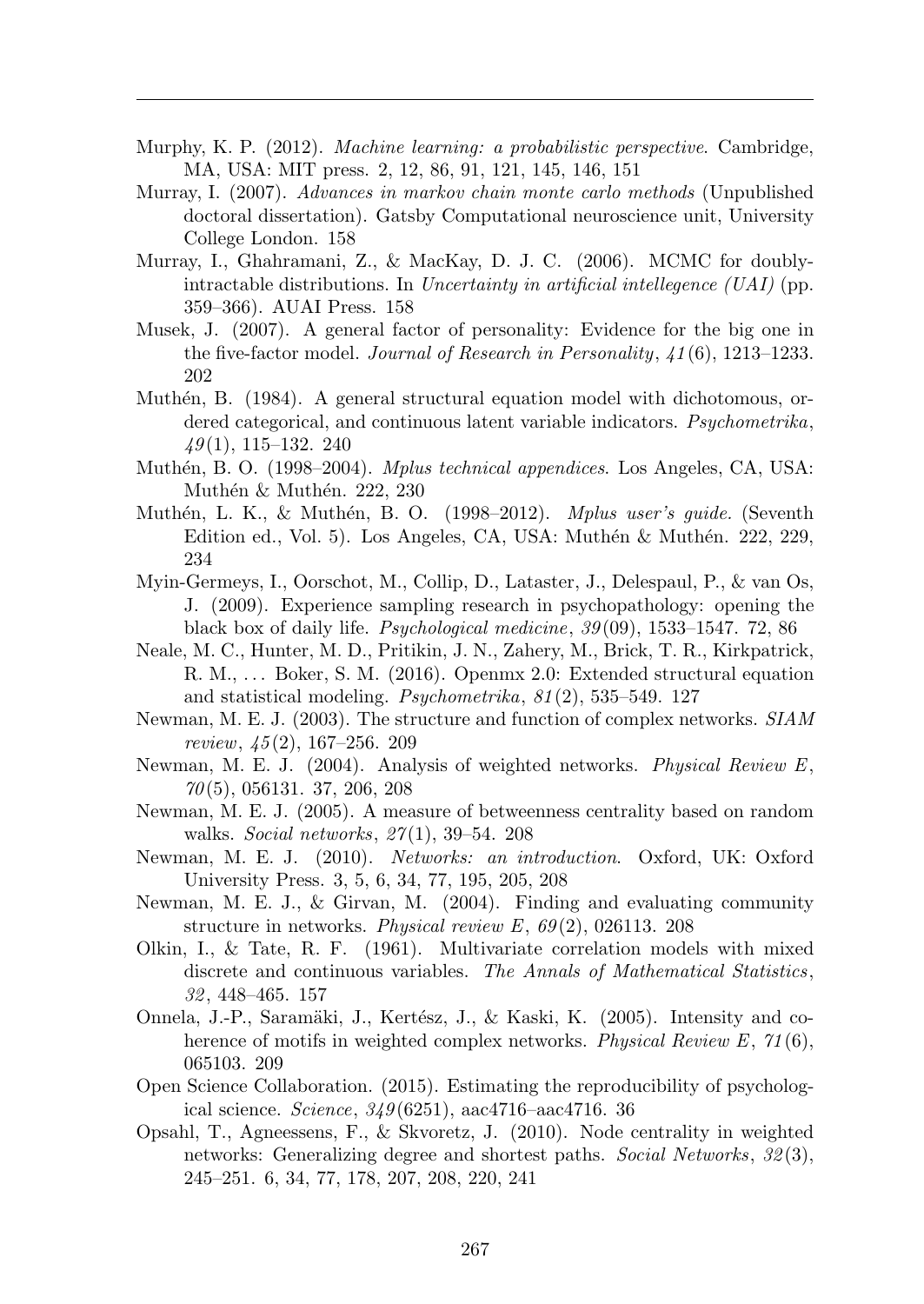- Opsahl, T., & Panzarasa, P. (2009). Clustering in weighted networks. *Social networks*, *31* (2), 155–163. 209
- Ouellette, D. V. (1981). Schur complements and statistics. *Linear Algebra and its Applications*, *36* , 187–295. 89
- Park, T., & Casella, G. (2008). The Bayesian lasso. *Journal of the American Statistical Association*, *103* (482), 681–686. 241
- Pe, M. L., Kircanski, K., Thompson, R. J., Bringmann, L. F., Tuerlinckx, F., Mestdagh, M., . . . Gotlib, I. H. (2015). Emotion-network density in major depressive disorder. *Clinical Psychological Science*, *3* (2), 292–300. 72
- Pearl, J. (2000). *Causality: Models, Reasoning, and Inference*. Cambridge Univ Pr. 3, 13, 22, 37, 62, 76, 77, 90, 91, 102, 112, 124, 145, 178, 190, 240
- Pearl, J., & Verma, T. S. (1995). A theory of inferred causation. *Studies in Logic and the Foundations of Mathematics*, *134* , 789–811. 198
- Pettersson, E., & Turkheimer, E. (2010). Item selection, evaluation, and simple structure in personality data. *Journal of research in personality*, *44* (4), 407–420. 200
- Plate, T. (2009). RSVGTipsDevice: An R svg graphics device with dynamic tips and hyperlinks [Computer software manual]. (R package version 1.0-1) 184, 187
- Pornprasertmanit, S., Miller, P., Schoemann, A., & Rosseel, Y. (2013). sem-Tools: Useful tools for structural equation modeling. [Computer software manual]. Retrieved from http://CRAN.R-project.org/package=semTools (R package version 0.4-0) 226
- Pötscher, B. M.,  $\&$  Leeb, H. (2009). On the distribution of penalized maximum likelihood estimators: The LASSO, SCAD, and thresholding. *Journal of Multivariate Analysis*, *100* (9), 2065–2082. 42
- Pourahmadi, M. (2011). Covariance estimation: The GLM and regularization perspectives. *Statistical Science*, 369–387. 91, 202
- Quax, R., Apolloni, A., & Sloot, P. M. (2013). The diminishing role of hubs in dynamical processes on complex networks. *Journal of The Royal Society Interface*, *10* (88), 20130568. 243
- Quax, R., Kandhai, D., & Sloot, P. M. (2013). Information dissipation as an early-warning signal for the lehman brothers collapse in financial time series. *Scientific reports*, *3* (1898). 243
- R Core Team. (2016). R: A language and environment for statistical computing [Computer software manual]. Vienna, Austria. Retrieved from https:// www.R-project.org/ 12, 14, 36, 93, 158, 179, 188, 196, 221
- Rasch, G. (1960). *Probabilistic models for some intelligence and attainment tests*. Copenhagen, DM: Danish Institute for Educational Research. 154
- Ravikumar, P., Wainwright, M. J., & Lafferty, J. D. (2010). High-dimensional Ising model selection using  $\ell_1$ -regularized logistic regression. *The Annals of Statistics*, *38* (3), 1287–1319. 159, 160
- Reckase, M. D. (2009). *Multidimensional item response theory*. New York, NY, USA: Springer. 62, 64, 120, 154
- Reichenbach, H. (1991). *The direction of time* (Vol. 65). Berkeley, CA, USA: University of California Press. 164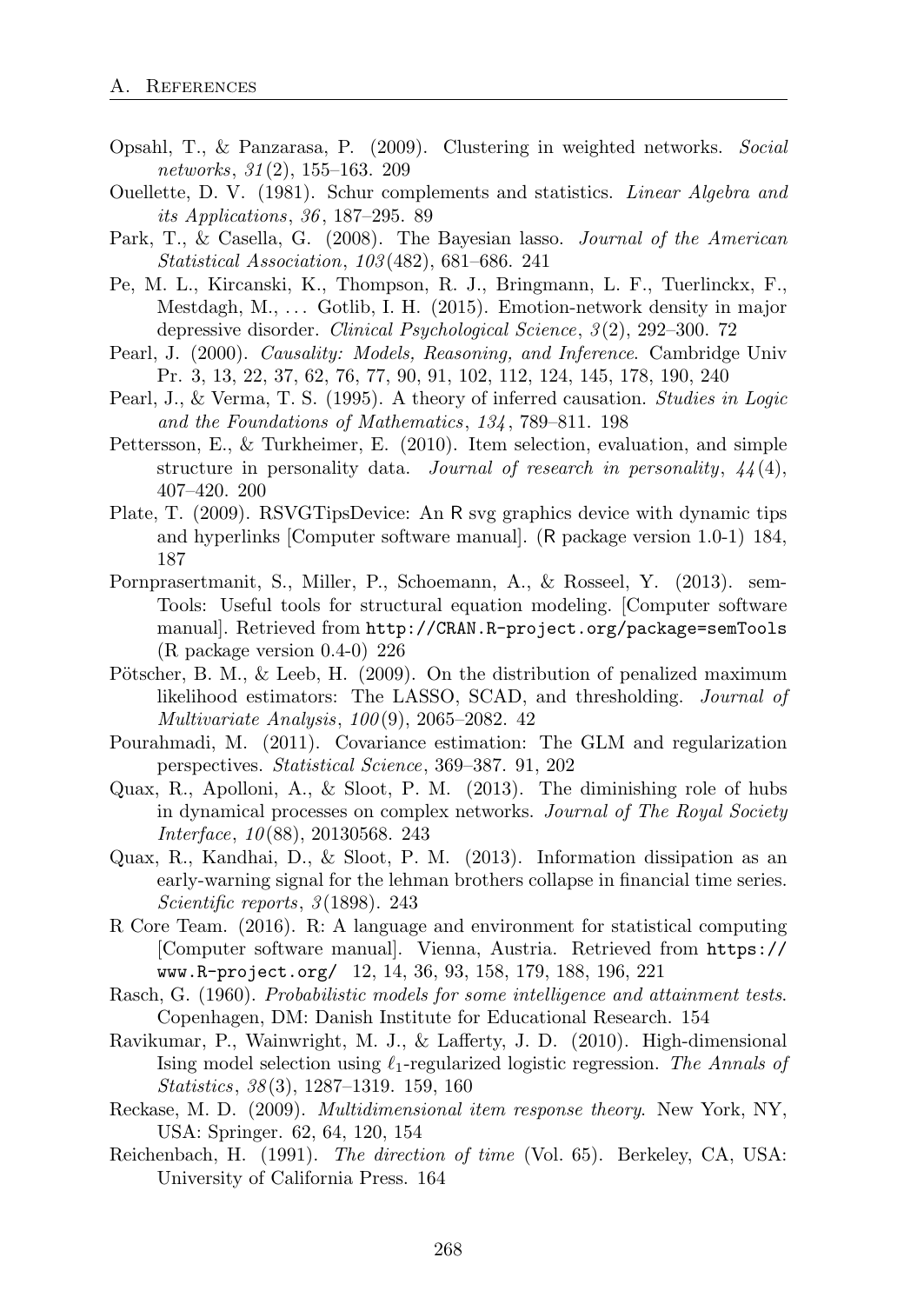- Reingold, E. M., & Tilford, J. S. (1981). Tidier drawings of trees. *Software Engineering, IEEE Transactions on*, *SE-7* (2), 223–228. 232
- Reise, S. P., & Waller, N. G. (2009). Item response theory and clinical measurement. *Annual review of clinical psychology*, *5* , 27–48. 165
- Revelle, W. (2010). psych: Procedures for psychological, psychometric, and personality research [Computer software manual]. Evanston, Illinois. Retrieved from http://personality-project.org/r/psych.manual.pdf (R package version 1.0-93) 1, 25, 92, 117, 138, 179, 188, 199
- Rhemtulla, M., Brosseau-Liard, P. E., & Savalei, V. (2012). When can categorical variables be treated as continuous? a comparison of robust continuous and categorical sem estimation methods under suboptimal conditions. *Psychological methods*, *17* (3), 354–373. 239
- Rhemtulla, M., Fried, E. I., Aggen, S. H., Tuerlinckx, F., Kendler, K. S., & Borsboom, D. (2016). Network analysis of substance abuse and dependence symptoms. *Drug and alcohol dependence*, *161* , 230–237. 24, 61
- Rosa, M., Friston, K., & Penny, W. (2012). Post-hoc selection of dynamic causal models. *Journal of neuroscience methods*, *208* (1), 66–78. 124
- Rosseel, Y. (2012). lavaan: An R package for structural equation modeling. *Journal of Statistical Software*, *48* (2), 1–36. 18, 26, 45, 177, 178, 179, 190, 221, 222
- Rothman, A. J., Levina, E., & Zhu, J. (2010). Sparse multivariate regression with covariance estimation. *Journal of Computational and Graphical Statistics*, *19* (4), 947–962. 31, 79, 98
- RStudio, & Inc. (2013). shiny: Web application framework for R [Computer software manual]. Retrieved from http://CRAN.R-project.org/package= shiny (R package version 0.5.0) 234
- Ruzzano, L., Borsboom, D., & Geurts, H. M. (2015). Repetitive Behaviors in Autism and Obsessive–Compulsive Disorder: New Perspectives from a Network Analysis. *Journal of Autism and Developmental Disorders*, *45* (1), 192–202. 75
- Sabidussi, G. (1966). The centrality index of a graph. *Psychometrika*, *31* (4), 581–603. 207
- Saramäki, J., Kivelä, M., Onnela, J.-P., Kaski, K., & Kertesz, J. (2007). Generalizations of the clustering coefficient to weighted complex networks. *Physical Review E*, *75* (2), 027105. 209
- Saucier, G., Thalmayer, A. G., Payne, D. L., Carlson, R., Sanogo, L., Ole-Kotikash, L., . . . Zhou, X. (2014). A basic bivariate structure of personality attributes evident across nine languages. *Journal of Personality*, *82* (1), 1– 14. 219
- Schäfer, J., Opgen-Rhein, R., Zuber, V., Ahdesmäki, M., Silva, A. P. D., & Strimmer., K. (2015). corpcor: Efficient estimation of covariance and (partial) correlation [Computer software manual]. Retrieved from https:// CRAN.R-project.org/package=corpcor  $(R$  package version 1.6.8) 93
- Scheffer, M., Bascompte, J., Brock, W. A., Brovkin, V., Carpenter, S. R., Dakos, V., ... Sugihara, G. (2009). Early-warning signals for critical transitions. *Nature*, *461* (7260), 53–59. 168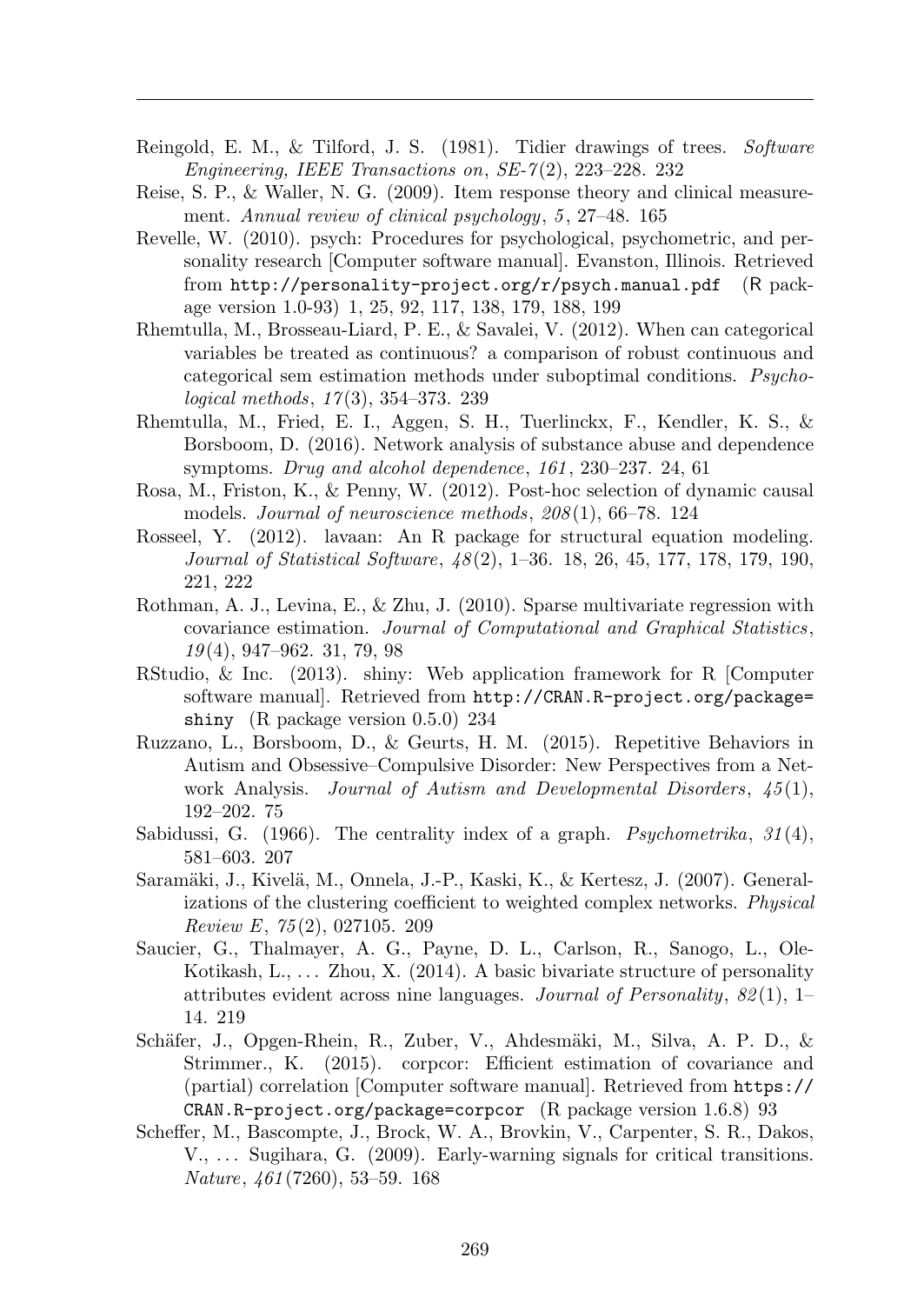- Schlegel, K., Grandjean, D., & Scherer, K. R. (2013). Constructs of social and emotional effectiveness: Different labels, same content? *Journal of Research in personality*, *47* (4), 249–253. 201
- Schmittmann, V. D., Cramer, A. O. J., Waldorp, L. J., Epskamp, S., Kievit, R. A., & Borsboom, D. (2013). Deconstructing the construct: A network perspective on psychological phenomena. *New Ideas in Psychology*, *31* (1), 43–53. 2, 11, 24, 59, 62, 86, 116, 119, 120, 124, 178, 196, 237
- Schuurman, N. K., Grasman, R. P. P. P., & Hamaker, E. L. (2016). A comparison of inverse-wishart prior specifications for covariance matrices in multilevel autoregressive models. *Multivariate Behavioral Research*, *51* (2-3), 185-206. 103
- Scutari, M. (2010). Learning Bayesian Networks with the bnlearn R Package. *Journal of Statistical Software*, *35* (3), 1–22. 3, 4, 112
- Sebastiani, G., & Sørbye, S. H. (2002). A bayesian method for multispectral image data classification. *Journal of Nonparametric Statistics*, *14* (1-2), 169–180. 158
- Selig, J. P., & Little, T. D. (2012). Autoregressive and Cross- Lagged Panel Analysis for Longitudinal Data. *Handbook of Developmental Research Methods.*(Chapter 12), 265–278. 73
- Servaas, M. N., Riese, H., Ormel, J., & Aleman, A. (2014). The neural correlates of worry in association with individual di↵erences in neuroticism. *Human brain mapping*, *35* (9), 4303–4315. 208
- Shannon, P., Markiel, A., Ozier, O., Baliga, N. S., Wang, J. T., Ramage, D., . . . Ideker, T. (2003). Cytoscape: a software environment for integrated models of biomolecular interaction networks. *Genome research*, *13* (11), 2498–2504. 222
- Sharpsteen, C., & Bracken, C. (2010). tikzDevice: A device for R graphics output in pgf/tikz format [Computer software manual]. Retrieved from http:// CRAN.R-project.org/package=tikzDevice (R package version 0.5.3) 184
- Sherman, R. A., Nave, C. S., & Funder, D. C. (2010). Situational similarity and personality predict behavioral consistency. *Journal of personality and social psychology*, *99* (2), 330–343. 212
- Silva, A. R. d., Rˆego, E. R. d., Pessoa, A. M. d. S., & Rˆego, M. M. d. (2016). Correlation network analysis between phenotypic and genotypic traits of chili pepper. *Pesquisa Agropecu´aria Brasileira*, *51* (4), 372–377. 6, 7
- Spearman, C. (1904). "general intelligence," objectively determined and measured. *The American Journal of Psychology*, *15* (2), 201–292. 164
- Spirtes, P., Glymour, C., & Scheines, R. (2000). *Causation, prediction, and Search*. Cambridge, MA, USA: The MIT Press. 178
- Sporns, O., Chialvo, D. R., Kaiser, M., & Hilgetag, C. C. (2004). Organization, development and function of complex brain networks. *Trends in cognitive sciences*, *8* (9), 418–425. 37
- Stevens, J. (1996). *Applied Multivariate Statistics for the Social Sciences*. Hillsdale, NJ, USA: Lawrence Erlbaum Associates. 188, 190
- Stevens, S. S. (1946). On the theory of scales of measurement. *Science, New Series*, *103* (2684), 677–680. 239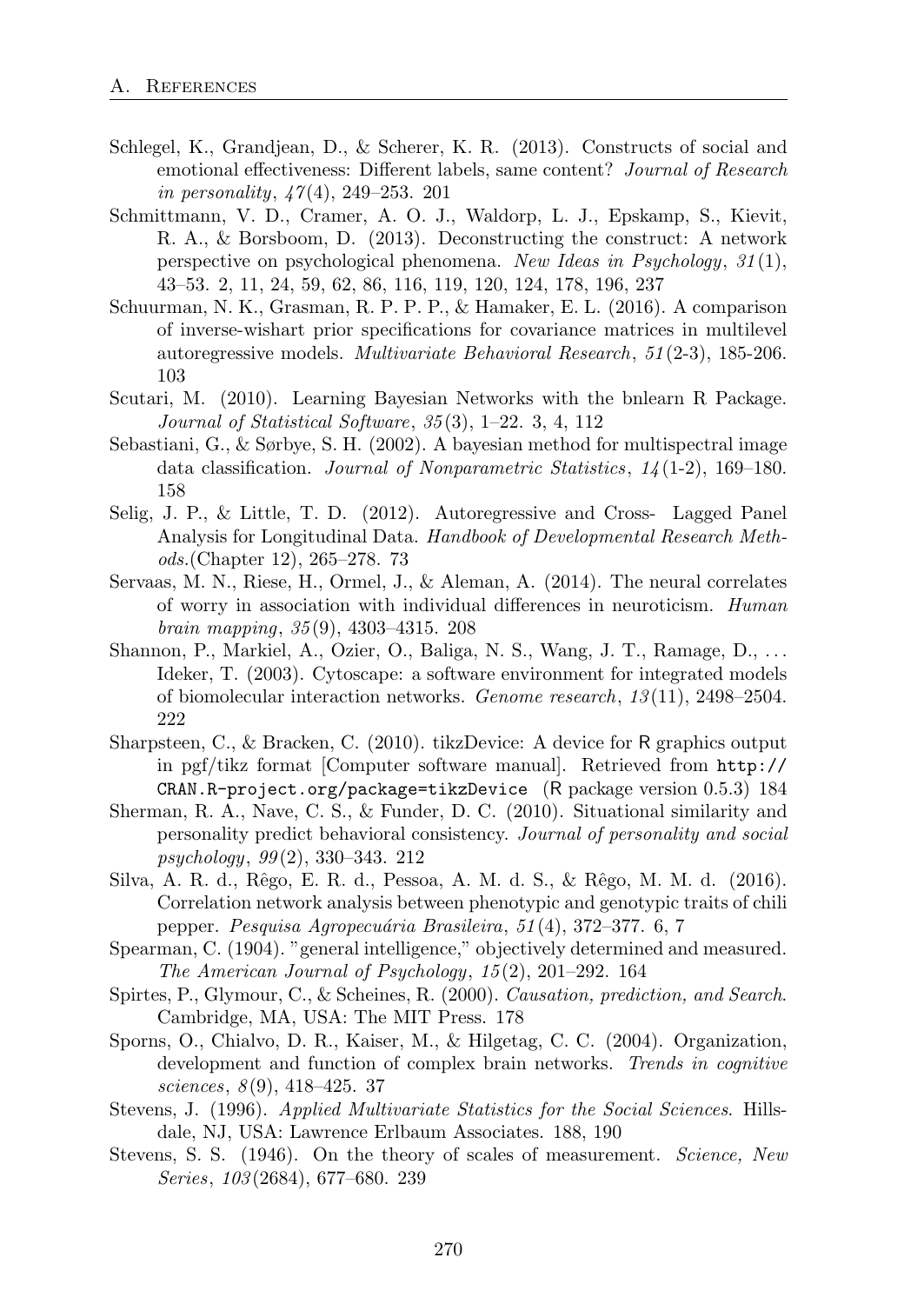- Strimmer., K. (2011). fdrtool: Estimation and control of (local) false discovery rates [Computer software manual]. Retrieved from http://CRAN.R-project .org/package=fdrtool (R package version 1.2.7) 187
- Sytema, S., & Van der Krieke, L. (2013). Routine outcome monitoring: A tool to improve the quality of mental health care? In G. Thornicroft, M. Ruggeri, & D. Goldberg (Eds.), *Improving mental health care: The global challenge* (pp. 246–263). Chichester, UK: John Wiley & Sons. 78
- Tett, R. P., & Guterman, H. A. (2000). Situation trait relevance, trait expression, and cross-situational consistency: Testing a principle of trait activation. *Journal of Research in Personality*, *34* (4), 397–423. 212
- Tibshirani, R. (1996). Regression shrinkage and selection via the lasso. *Journal of the Royal Statistical Society. Series B (Methodological)*, *58* , 267–288. 13, 38, 61, 92, 117, 134, 159
- Valente, T. W. (2012). Network interventions. *Science*, *337* (6090), 49–53. 206
- Van Bork, R. (2015). Latent variable and network model implications for partial correlation structures. In *80th annual meeting of the Psychometric Society (IMPS).* 24
- Van Borkulo, C., Boschloo, L., Kossakowski, J., Tio, P., Schoevers, R., Borsboom, D., & Waldorp, L. (2016). Comparing network structures on three aspects: A permutation test. *Manuscript submitted for publication*. 24
- van Borkulo, C. D. (2016). NetworkComparisonTest: Statistical comparison of two networks based on three invariance measures [Computer software manual]. Retrieved from github.com/cvborkulo/NetworkComparisonTest (R package version 2.0.0) 238
- van Borkulo, C. D., Borsboom, D., Epskamp, S., Blanken, T. F., Boschloo, L., Schoevers, R. A., & Waldorp, L. J. (2014). A new method for constructing networks from binary data. *Scientific reports*, *4* (5918), 1–10. 14, 26, 30, 37, 38, 39, 61, 62, 67, 69, 75, 86, 92, 107, 109, 128, 129, 140, 160, 161, 238
- van Borkulo, C. D., Boschloo, L., Borsboom, D., Penninx, B. W. J. H., Waldorp, L. J., & Schoevers, R. A. (2015). Association of Symptom Network Structure With the Course of Depression. *JAMA psychiatry*, *72* (12), 1219–1226. 12, 34, 61, 76, 86, 116
- van Borkulo, C. D., & Epskamp, S. (2014). IsingFit: Fitting Ising models using the elasso method [Computer software manual]. Retrieved from http:// CRAN.R-project.org/package=IsingFit (R package version 0.2.0) 30, 61, 63, 161
- van de Geer, S., Bühlmann, P., & Ritov, Y.  $(2013)$ . On asymptotically optimal confidence regions and tests for high-dimensional models. *arXiv preprint*, arXiv:1303.0518. 161, 162
- van de Leemput, I. A., Wichers, M., Cramer, A. O. J., Borsboom, D., Tuerlinckx, F., Kuppens, P.,  $\dots$  Scheffer, M. (2014). Critical slowing down as early warning for the onset and termination of depression. *Proceedings of the National Academy of Sciences*, *111* (1), 87-92. 60, 168, 247
- van der Krieke, L., Emerencia, A. C., Bos, E. H., Rosmalen, J. G., Riese, H., Aiello, M., ... de Jonge, P. (2015). Ecological Momentary Assessments and Automated Time Series Analysis to Promote Tailored Health Care: A Proof-of-Principle Study. *JMIR research protocols*, *4* (3), e100. 72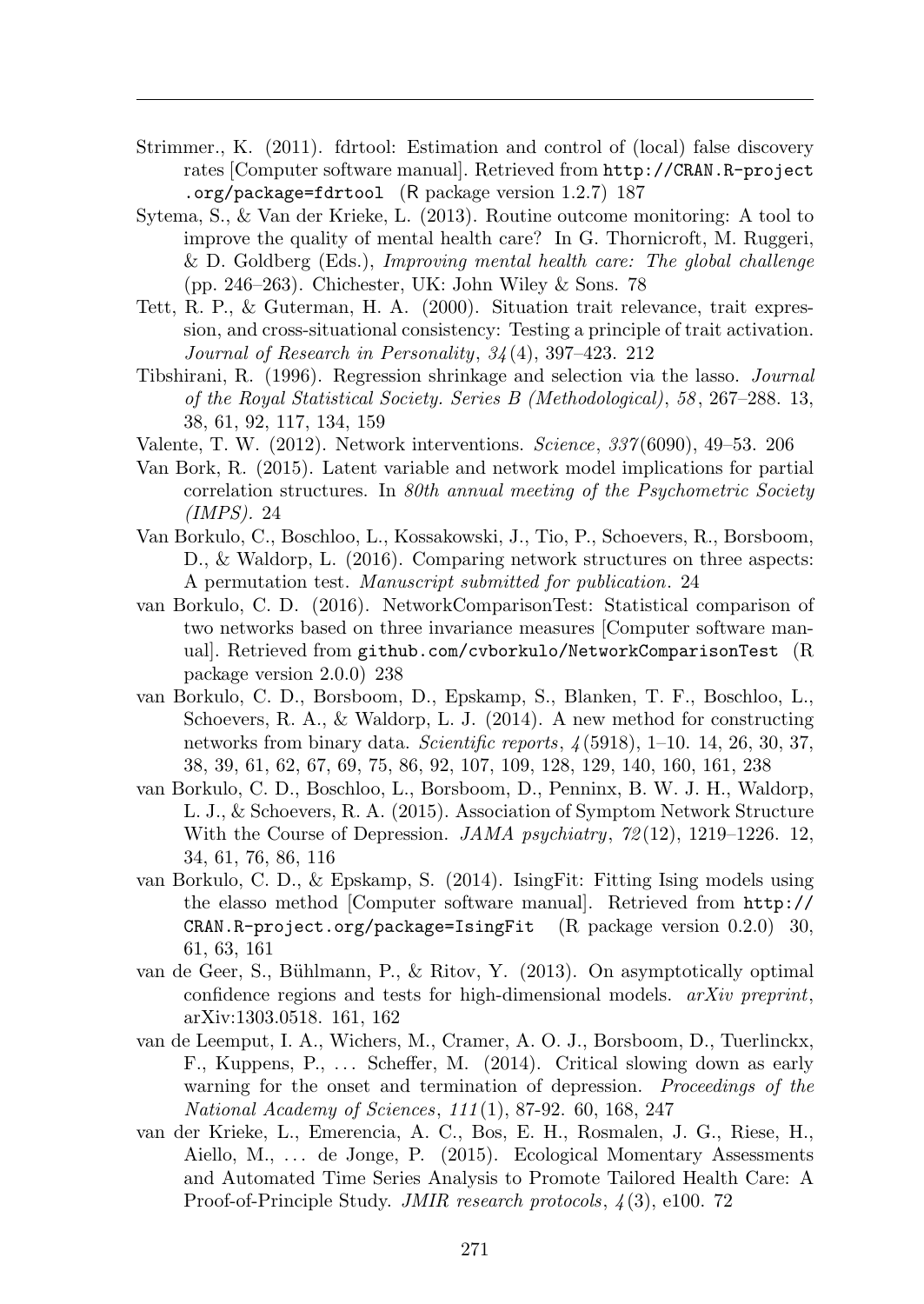- Van Der Maas, H. L., Dolan, C. V., Grasman, R. P., Wicherts, J. M., Huizenga, H. M., & Raijmakers, M. E. (2006). A dynamical model of general intelligence: the positive manifold of intelligence by mutualism. *Psychological review*, *113* (4), 842–861. 1, 86, 120, 143, 144, 164, 166, 169, 218
- von Oertzen, T., Brandmaier, A. M., & Tsang, S. (2013). Onyx user guide [Computer software manual]. Retrieved from http://onyx.brandmaier.de/ 222
- Wagenmakers, E.-J. (2007). A practical solution to the pervasive problems ofp values. *Psychonomic bulletin & review*, *14* (5), 779–804. 16, 42, 240
- Wainwright, M. J., & Jordan, M. I. (2008). Graphical models, exponential families, and variational inference. *Foundations and Trends�*<sup>R</sup> *in Machine Learning*, *1* (1-2), 1–305. 151
- Ware Jr, J. E., & Sherbourne, C. D. (1992). The MOS 36-item short-form health survey (SF-36): I. Conceptual framework and item selection. *Medical Care*, *30* , 473–483. 119
- Wasserman, S., & Faust, K. (1994). *Social network analysis: Methods and applications*. Cambridge, UK: Cambridge University Press. 12, 34
- Watts, D., & Strogatz, S. (1998). Collective dynamics of small-world networks. *Nature*, *393* (6684), 440–442. 5, 34, 50, 205, 208, 209
- Wetzels, R., & Wagenmakers, E.-J. (2012). A default bayesian hypothesis test for correlations and partial correlations. *Psychonomic Bulletin & Review*, *19* (6), 1057–1064. 241
- Whittaker, J. (1990). *Graphical models in applied multivariate statistics*. Chichester, UK: John Wiley & Sons. 159
- Wichers, M., Groot, P. C., Psychosystems, ESM Group, & EWS Group. (2016). Critical Slowing Down as a Personalized Early Warning Signal for Depression. *Psychotherapy and psychosomatics*, *85* (2), 114–116. 60, 81, 247
- Wichers, M., Lothmann, C., Simons, C. J., Nicolson, N. A., & Peeters, F. (2012). The dynamic interplay between negative and positive emotions in daily life predicts response to treatment in depression: a momentary assessment study. *British Journal of Clinical Psychology*, *51* (2), 206–222. 72
- Wickens, T. D. (1989). *Multiway contingency tables analysis for the social sciences*. Hillsdale, NJ, USA: Lawrence Erlbaum Associates. 153
- Wigman, J., van Os, J., Borsboom, D., Wardenaar, K., Epskamp, S., Klippel, A.,  $\ldots$  Wichers, M. (2015). Exploring the underlying structure of mental disorders: cross-diagnostic differences and similarities from a network perspective using both a top-down and a bottom-up approach. *Psychological medicine*, *45* (11), 2375–2387. 72, 86
- Wild, B., Eichler, M., Friederich, H.-C., Hartmann, M., Zipfel, S., & Herzog, W. (2010). A graphical vector autoregressive modelling approach to the analysis of electronic diary data. *BMC medical research methodology*, *10* (1), 28. 31, 73, 79, 97
- Wilkins, M. R., Shizuka, D., Joseph, M. B., Hubbard, J. K., & Safran, R. J. (2015). Multimodal signalling in the north american barn swallow: a phenotype network approach. *Proceedings of the Royal Society B*, *282* (1816), 20151574. 7
- Witten, D. M., Friedman, J. H., & Simon, N. (2011). New insights and faster computations for the graphical lasso. *Journal of Computational and Graphical*